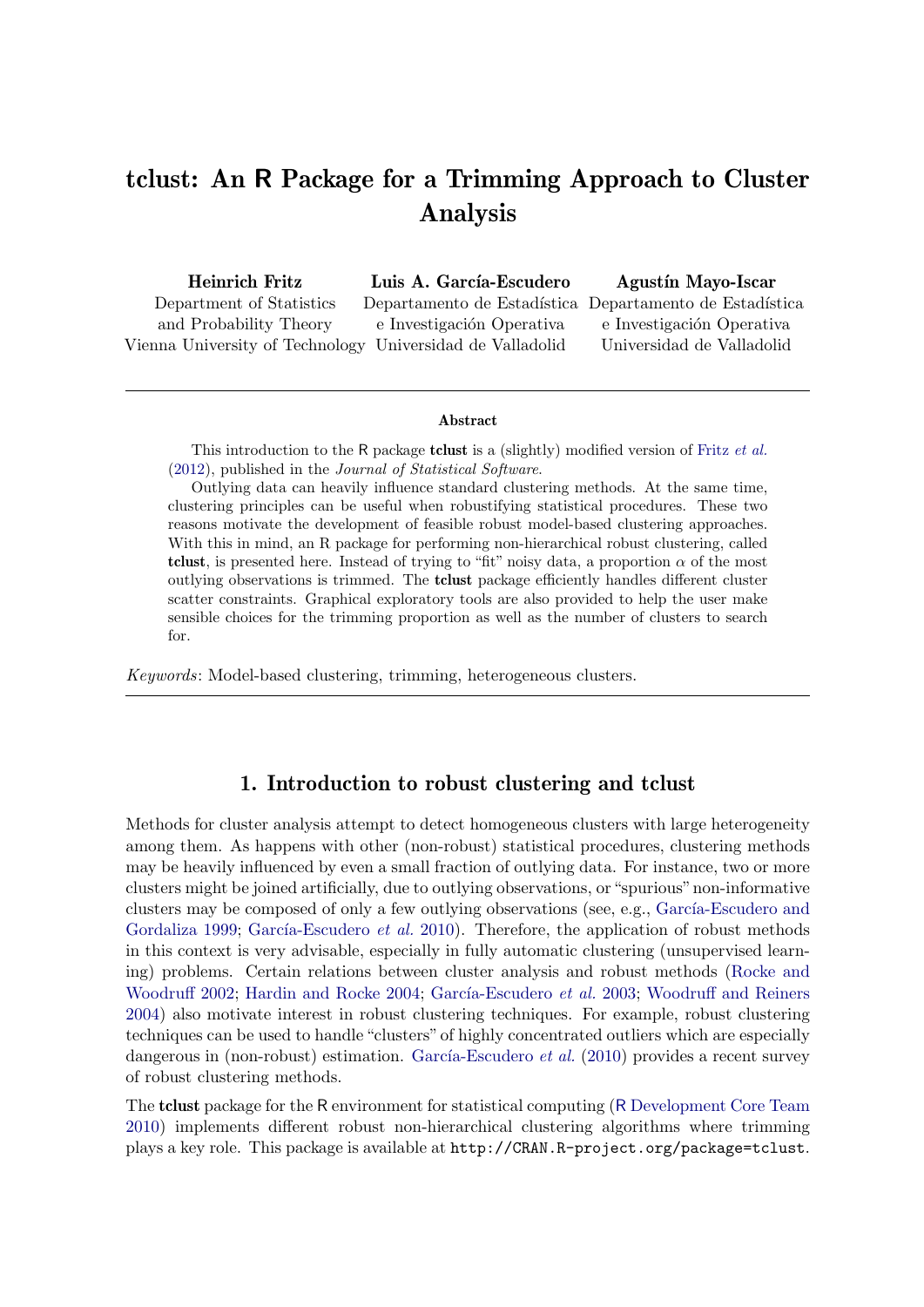When trimming allows the removal of a fraction  $\alpha$  of the "most outlying" data, the strong influence of outlying observations can be avoided. This trimming approach to clustering has been introduced in [Cuesta-Albertos](#page-22-0) et al. [\(1997\)](#page-22-0), [Gallegos](#page-23-5) [\(2002\)](#page-23-5), [Gallegos and Ritter](#page-23-6) [\(2005\)](#page-23-6) and García-Escudero et al.  $(2008)$ . Trimming also serves to identify potentially interesting anomalous observations.

Trimming is not a new concept in statistics. For instance, the trimmed mean for onedimensional data removes a proportion  $\alpha/2$  each of the largest and smallest observations before computing the mean. However, it is not straightforward to extend this philosophy to cluster analysis, because most of these problems are of multivariate nature. Moreover, it is often the case that "bridge points" lying between clusters ought to be trimmed. Instead of forcing the statistician to define the regions to be trimmed in advance, the procedures implemented in tclust take the whole data structure into account in order to decide which parts of the sample should be discarded. By considering this type of trimming, these procedures are even able to trim outlying bridge points. The "self-trimming" philosophy behind these procedures is exactly the same as adopted by some well-known high breakdown-point methods (see, e.g., [Rousseeuw and Leroy](#page-24-3) [1987\)](#page-24-3).

As a first example of this trimming approach, let us consider the trimmed  $k$ -means method introduced in [Cuesta-Albertos](#page-22-0) et al. [\(1997\)](#page-22-0). The function tkmeans from the tclust package implements this method. In the following example, this function is applied to a bivariate data set based on the Old Faithful geyser called geyser2 that accompanies the tclust package. The code given below creates Figure [1.](#page-2-0)

```
R > library ("tclust")
R > data ("geyser2")
R > clus <- tkmeans (geyser2, k = 3, alpha = 0.03)
R > plot (clus)
```
In the data set geyser2, we are searching for  $k = 3$  clusters and a proportion  $\alpha = 0.03$  of the data is trimmed. The clustering results are shown in Figure [1.](#page-2-0) Among this 3% of trimmed data, we can see 6 anomalous "short followed by short" eruptions lengths. Notice that an observation situated between the clusters is also trimmed.

The package presented here adopts a "crisp" clustering approach, meaning that each observation is either trimmed or fully assigned to a cluster. In comparison, mixture approaches estimate a cluster pertinence probability for each observation. Robust mixture alternatives have also been proposed where noisy data is tried to be fitted through additional mixture components. For instance, package mclust [\(Fraley and Raftery](#page-22-1) [2012;](#page-22-1) [Banfield and Raftery](#page-22-2) [1993;](#page-22-2) [Fraley and Raftery](#page-22-3) [1998\)](#page-22-3) and the Fortran program emmix [\(McLachlan](#page-24-4) [1999;](#page-24-4) [McLach](#page-24-5)[lan and Peel](#page-24-5) [2000\)](#page-24-5) implement such robust mixture fitting approaches. Mixture fitting results can be easily converted into a "crisp" clustering result by converting the cluster pertinence probabilities into 0-1 probabilities. Contrary to these mixture fitting approaches, the procedures implemented in the tclust package simply remove outlying observations and do not intend to fit them at all. Package **tlemix** (see [Neytchev](#page-24-6) *et al.* [2012;](#page-24-6) [Neykov](#page-24-7) *et al.* [2007\)](#page-24-7) also implements a closely related trimming approach. As described in Section [3,](#page-4-0) the tclust package focuses on offering adequate cluster scatter matrix constraints leading to a wide range of clustering procedures depending on the chosen constraint, and avoiding the occurrence of spurious non-interesting clusters.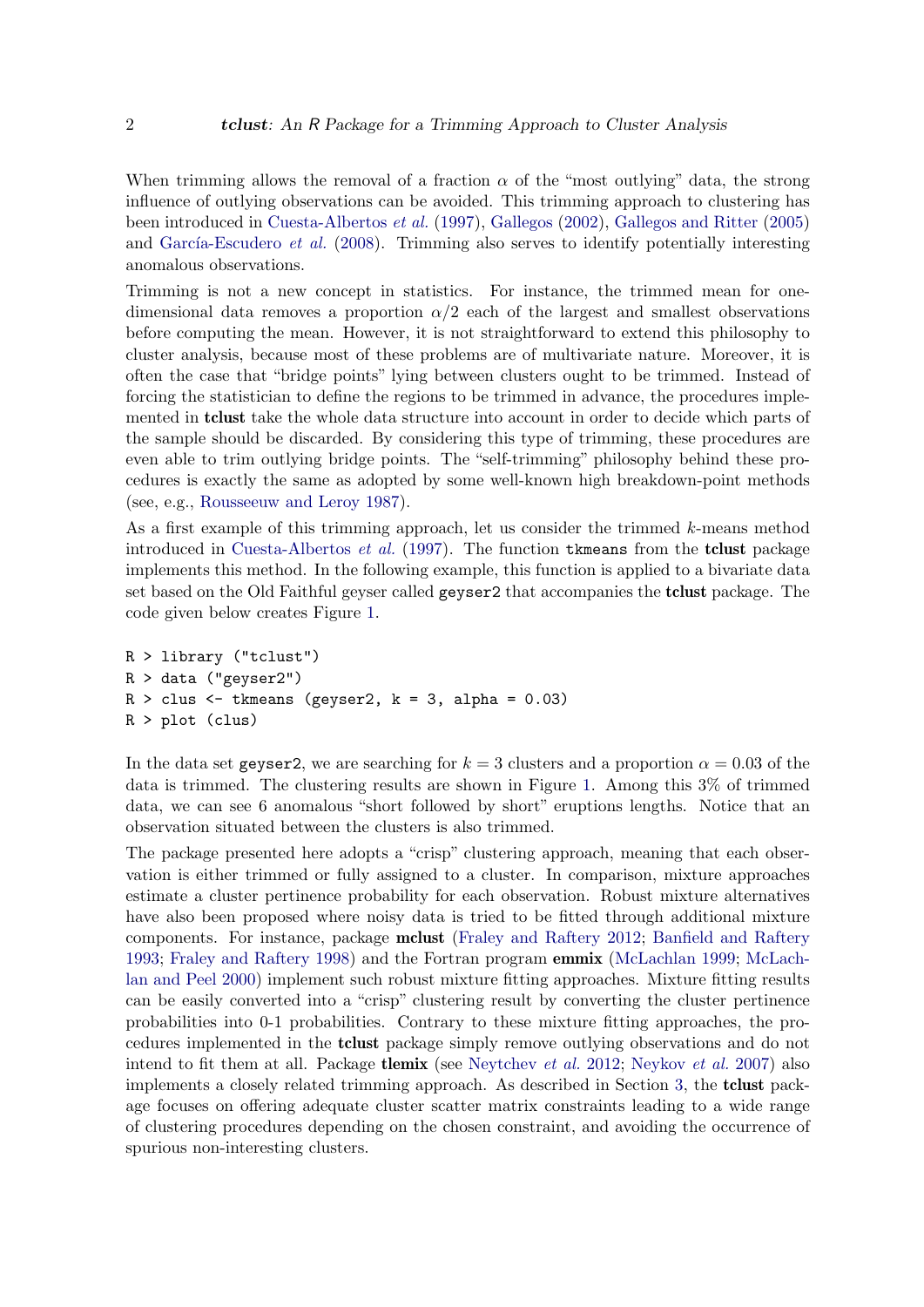

<span id="page-2-0"></span>Figure 1: Trimmed k-means results with  $k = 3$  and  $\alpha = 0.03$  for the bivariate Old Faithful Geyser data. Trimmed observations are denoted by the symbol "◦" (a convention followed in all the figures in this work).

The outline of the paper is as follows: In Section [2](#page-3-0) we briefly review the so-called "spurious outliers" model and show how to derive two different clustering criteria from it. Different constraints on the cluster scatter matrices and their implementation in the tclust package are addressed in Section [3.](#page-4-0) Section [4](#page-8-0) presents the numerical output returned by this package. Section [5](#page-9-0) provides some brief comments concerning the algorithms implemented, and a comparison of tclust and several other robust clustering approaches are given in Section [6.](#page-10-0) Section [7](#page-13-0) shows some graphical outputs that help advise the choice of the number of clusters and the trimming proportion. Other useful plots summarizing the robust clustering results are shown in Section [8.](#page-16-0) Finally, Section [9](#page-19-0) applies the tclust package to a well-know real data set.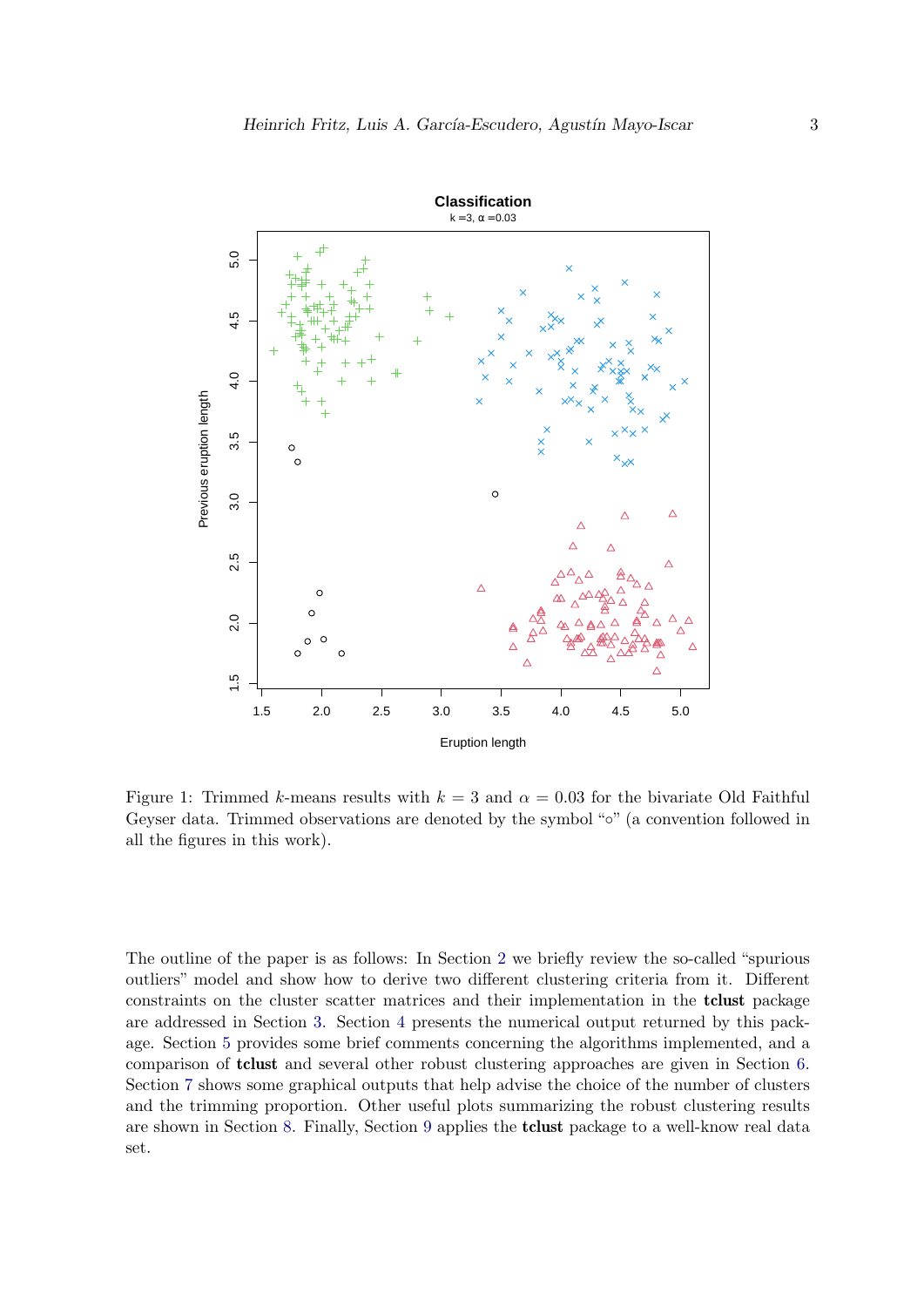#### 2. Trimming and the spurious outliers model

<span id="page-3-0"></span>[Gallegos](#page-23-5) [\(2002\)](#page-23-5) and [Gallegos and Ritter](#page-23-6) [\(2005\)](#page-23-6) propose the "spurious outliers model" as a probabilistic framework for robust crisp clustering. Let  $f(\cdot; \mu, \Sigma)$  denote the probability density function of the p-variate normal distribution with mean  $\mu$  and covariance matrix  $\Sigma$ . The "spurious-outlier model" is defined through "likelihoods" like

<span id="page-3-1"></span>
$$
\left[\prod_{j=1}^{k} \prod_{i \in R_j} f(x_i; \mu_j, \Sigma_j)\right] \left[\prod_{i \in R_0} g_i(x_i)\right]
$$
\n(1)

with  $\{R_0, ..., R_k\}$  being a partition of the set of indices  $\{1, 2, ..., n\}$  such that  $\#R_0 = \lceil n\alpha \rceil$ .  $R_0$  are the indices of the "non-regular" observations generated by other (not necessarily normal) probability density functions  $g_i$ . "Non-regular" observations can be clearly considered as "outliers" if we assume certain sensible assumptions for the  $g_i$  (see details in [Gallegos](#page-23-5) [2002;](#page-23-5) [Gallegos and Ritter](#page-23-6) [2005\)](#page-23-6). Under these assumptions, the search of a partition  $\{R_0, ..., R_k\}$ with  $\#R_0 = \lceil n\alpha \rceil$ , vectors  $\mu_j$  and positive definite matrices  $\Sigma_j$  maximizing [\(1\)](#page-3-1) can be simplified to the same search (of a partition, vectors and positive definite matrices) by just maximizing

$$
\sum_{j=1}^{k} \sum_{i \in R_j} \log f(x_i; \mu_j, \Sigma_j).
$$
 (2)

<span id="page-3-2"></span>Notice that observations  $x_i$  with  $i \in R_0$  are not taken into account in [\(2\)](#page-3-2). Maximizing (2) with  $k = 1$  yields the Minimum Covariance Determinant (MCD) estimator [\(Rousseeuw](#page-24-8) [1985\)](#page-24-8).

Unfortunately, the direct maximization of [\(2\)](#page-3-2) is not a well-defined problem when  $k > 1$ . It is easy to see that [\(2\)](#page-3-2) is unbounded without any constraint on the cluster scatter matrices  $\Sigma_i$ . The tclust function from the tclust package approximately maximizes [\(2\)](#page-3-2) under different cluster scatter matrix constraints which will be shown in Section [3.](#page-4-0)

The maximization of [\(2\)](#page-3-2) implicitly assumes equal cluster weights. In other words, we are ideally searching for clusters with equal sizes. The function tclust provides this option by setting the argument equal.weights = TRUE. The use of this option does not guarantee that all resulting clusters exactly contain the same number of observations, but the method hence prefers this type of solutions.

Alternatively, different cluster sizes or cluster weights can be considered by searching for a partition  $\{R_0, ..., R_k\}$  (with  $\#R_0 = \lceil n\alpha \rceil$ ), vectors  $\mu_j$ , positive definite matrices  $\Sigma_j$  and weights  $\pi_i \in [0, 1]$  maximizing

<span id="page-3-3"></span>
$$
\sum_{j=1}^{k} \sum_{i \in R_j} (\log \pi_j + \log f(x_i; \mu_j, \Sigma_j)).
$$
\n(3)

The (default) option equal.weights = FALSE is used in this case. Again, the scatter matrices also have to be constrained such that the maximization of [\(3\)](#page-3-3) becomes a well-defined problem. Note that [\(3\)](#page-3-3) simplifies to [\(2\)](#page-3-2) when assuming equal.weights = TRUE and all weights are equally set to  $\pi_i = 1/k$ .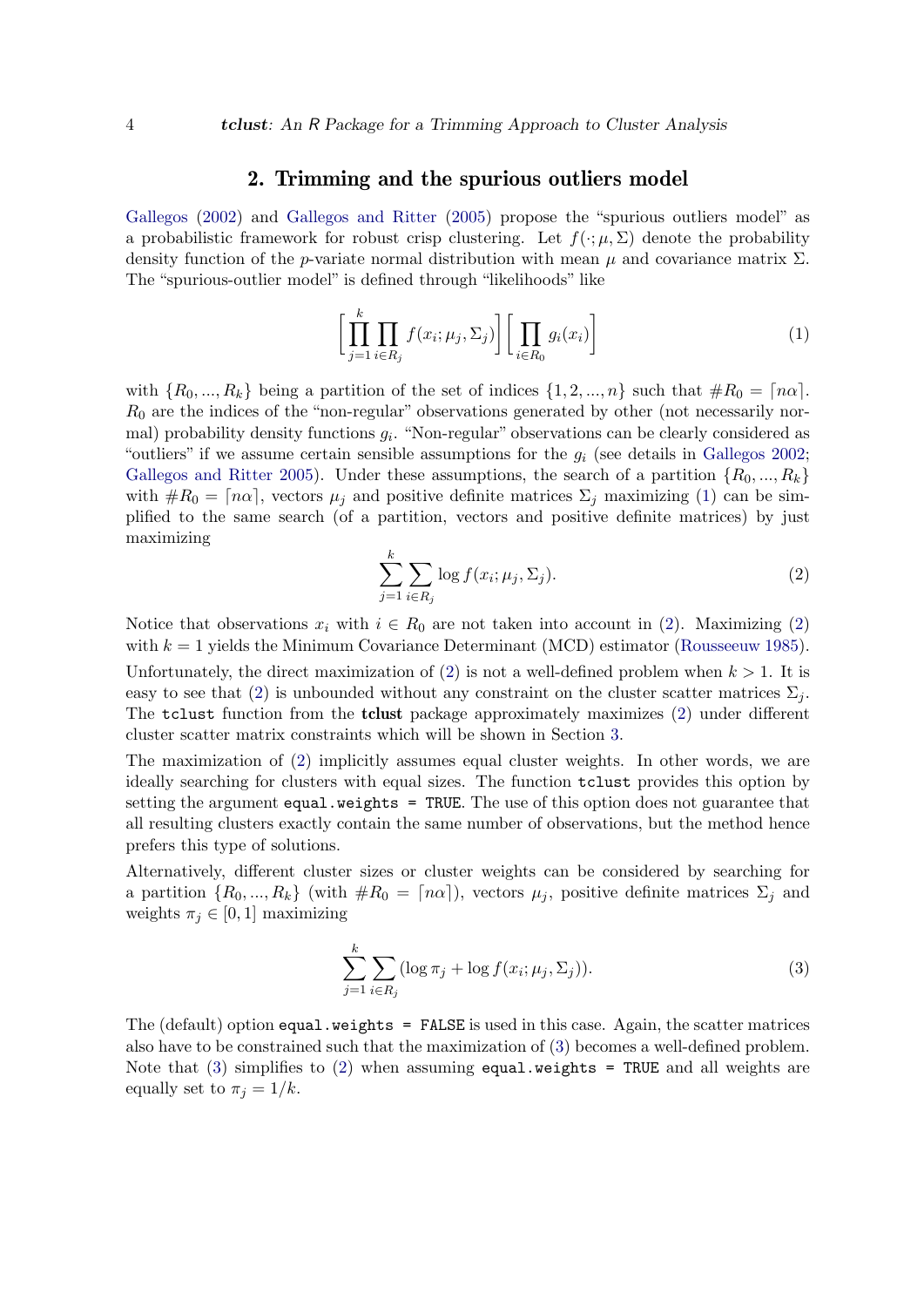|                                     | equal.weights = $TRUE$                                  | equal.weights = $FALSE$       |
|-------------------------------------|---------------------------------------------------------|-------------------------------|
| $\text{restr} = "eigen"$            | $k$ -means<br>Cuesta-Albertos et al. (1997)             | García-Escudero et al. (2008) |
| $\text{restr} = " \text{deter" }  $ | Gallegos $(2002)$                                       | This work                     |
| $\texttt{restr} = "sigma"$          | Friedman and Rubin (1967)<br>Gallegos and Ritter (2005) | This work                     |

Table 1: Clustering methods handled by tclust. Names in cursive letters are untrimmed  $(\alpha = 0)$  methods.

#### <span id="page-4-1"></span>3. Constraints on the cluster scatter matrices

<span id="page-4-0"></span>As already mentioned, the function tclust implements different algorithms aimed at approximately maximizing [\(2\)](#page-3-2) and [\(3\)](#page-3-3) under different types of constraints which can be applied on the scatter matrices  $\Sigma_i$ . The type of constraint is specified by the argument restr of the tclust function. Table [1](#page-4-1) gives an overview of the different clustering approaches implemented by the tclust function depending on the chosen type of constraint.

Imposing constraints is compulsory because maximizing [\(2\)](#page-3-2) or [\(3\)](#page-3-3) without any restriction is not a well-defined problem. Notice that an almost degenerated scatter matrix  $\Sigma_j$  would cause trimmed log-likelihoods [\(2\)](#page-3-2) and [\(3\)](#page-3-3) to tend to infinity. This issue can cause a (robust) clustering algorithm of this type to end up finding "spurious" clusters almost lying in lower-dimensional subspaces. Moreover, the resulting clustering solutions might heavily depend on the chosen constraint. The strength of the constraint is controlled by the argument restr.fact  $\geq 1$  in the tclust function. The larger restr.fact is chosen, the looser is the restriction on the scatter matrices, allowing for more heterogeneity among the clusters. On the contrary, small values of restr.fact close to 1 imply very "equally scattered" clusters. This idea of constraining cluster scatters to avoid spurious solutions goes back to [Hathaway](#page-23-9) [\(1985\)](#page-23-9), who proposed it in mixture fitting problems.

Also arising from the spurious outlier model, other types of constraints have recently been introduced by [Gallegos and Ritter](#page-23-10) [\(2009,](#page-23-10) [2010\)](#page-23-11). These (closely related) constraints also serve to avoid degeneracy of trimmed likelihoods but they are not implemented in the current version of the tclust package.

#### <span id="page-4-3"></span>3.1. Constraints on the eigenvalues

Based on the eigenvalues of the cluster scatter matrices, a scatter similarity constraint may be defined. With  $\lambda_l(\Sigma_j)$  as the eigenvalues of the cluster scatter matrices  $\Sigma_j$  and

<span id="page-4-2"></span>
$$
M_n = \max_{j=1,\dots,k} \max_{l=1,\dots,p} \lambda_l(\Sigma_j) \text{ and } m_n = \min_{j=1,\dots,k} \min_{l=1,\dots,p} \lambda_l(\Sigma_j)
$$
(4)

as the maximum and minimum eigenvalues, the restriction restr = "eigen" constrains the ratio  $M_n/m_n$  to be smaller or equal than a fixed value restr.fact  $\geq 1$ . A theoretical study of the properties of this approach with equal.weights =  $FALSE$  can be found in García-[Escudero](#page-23-7) et al. [\(2008\)](#page-23-7).

This type of constraint limits the relative size of the axes of the equidensity ellipsoids defined through the obtained  $\Sigma_i$  when assuming normality. This way we are simultaneously controlling the relative group sizes and also the deviation from sphericity in each cluster.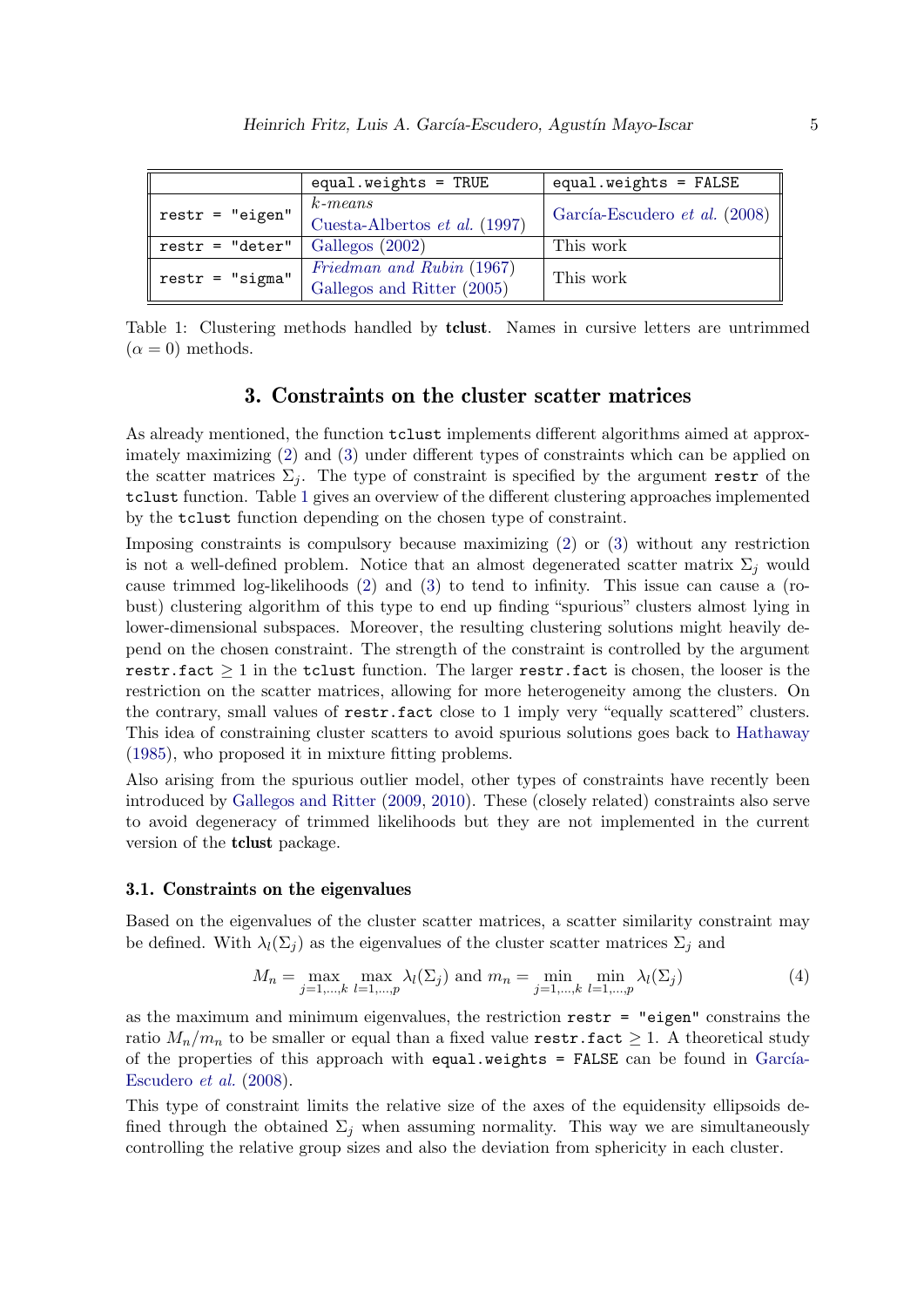Setting equal.weights = TRUE, restr = "eigen" and restr.fact = 1 implies the most constrained case. In this case, the  $tclust$  function tries to solve the trimmed  $k$ -means problem as introduced by [Cuesta-Albertos](#page-22-0) *et al.* [\(1997\)](#page-22-0). This problem simplifies to the well-known  $k$ means clustering criterion when no trimming is done (i.e., alpha = 0). The tkmeans function directly implements this most constrained application of the tclust function.

#### <span id="page-5-0"></span>3.2. Constraints on the determinants

Another way of restricting cluster scatter matrices is constraining their determinants. Thus, if

$$
M_n = \max_{j=1,\dots,k} |\Sigma_j|
$$
 and  $m_n = \min_{j=1,\dots,k} |\Sigma_j|$ 

are the maximum and minimum determinants, we attempt to maximize  $(2)$  or  $(3)$  by constraining the ratio  $M_n/m_n$  to be smaller or equal than a fixed value restr.fact. This is done in the function tclust by using the option restr = "deter".

Now, this type of constraint limits the relative volumes of the mentioned equidensity ellipsoids, but not the cluster shapes. The use of this type of constraint is particularly advisable when affine equivariance is required because this property is satisfied when  $\text{restr} = \text{``deter''}.$ 

The untrimmed case alpha =  $0$ , restr = "deter" and restr.fact = 1 was already outlined in [Maronna and Jacovkis](#page-24-9) [\(1974\)](#page-24-9), as the only sensible way to avoid (Mahalanobis distance modified) k-means type algorithms to return clusters of a few almost collinear observations. The possibility of trimming data was also considered in [Gallegos](#page-23-5) [\(2002\)](#page-23-5) who implicitly assumed  $|\Sigma_1| = ... = |\Sigma_k|$  (and so restr.fact = 1). The package presented here extends her approach to more general cases ( $\texttt{restr.fact} > 1$ ).

#### 3.3. Equal scatter matrices

Among the methods considered, tclust also implements a stronger type of constraint by setting restr = "sigma" which forces all cluster scatter matrices to be the same:  $\Sigma_1 = ... =$  $\Sigma_k$ . This is known as the "determinantal" criterion and it goes back to [Friedman and Rubin](#page-23-8) [\(1967\)](#page-23-8). The trimmed version of this approach was introduced by [Gallegos and Ritter](#page-23-6) [\(2005\)](#page-23-6). The argument restr.fact is ignored when applying this type of constraint.

#### 3.4. Example

In this example, we examine the influence of different constraints by applying the function tclust to the so-called M5data data set. This data set, which accompanies the tclust package, has been generated following the simulation scheme M5 introduced in García-Escudero et al. [\(2008\)](#page-23-7). Thus it is a bivariate mixture of three simulated gaussian components with very different scatters and a clear overlap between two of these components. A 10% proportion of outliers is also added in the outer region of the bounding rectangle enclosing the three gaussian components. See Figure [2](#page-6-0) for a graphical representation and García-Escudero *et al.* [\(2008\)](#page-23-7) for more details on the structure of this M5data data set. Executing the following code yields Figure [3.](#page-7-0)

```
R > data ("M5data")
R > x \leftarrow M5data[, 1:2]
```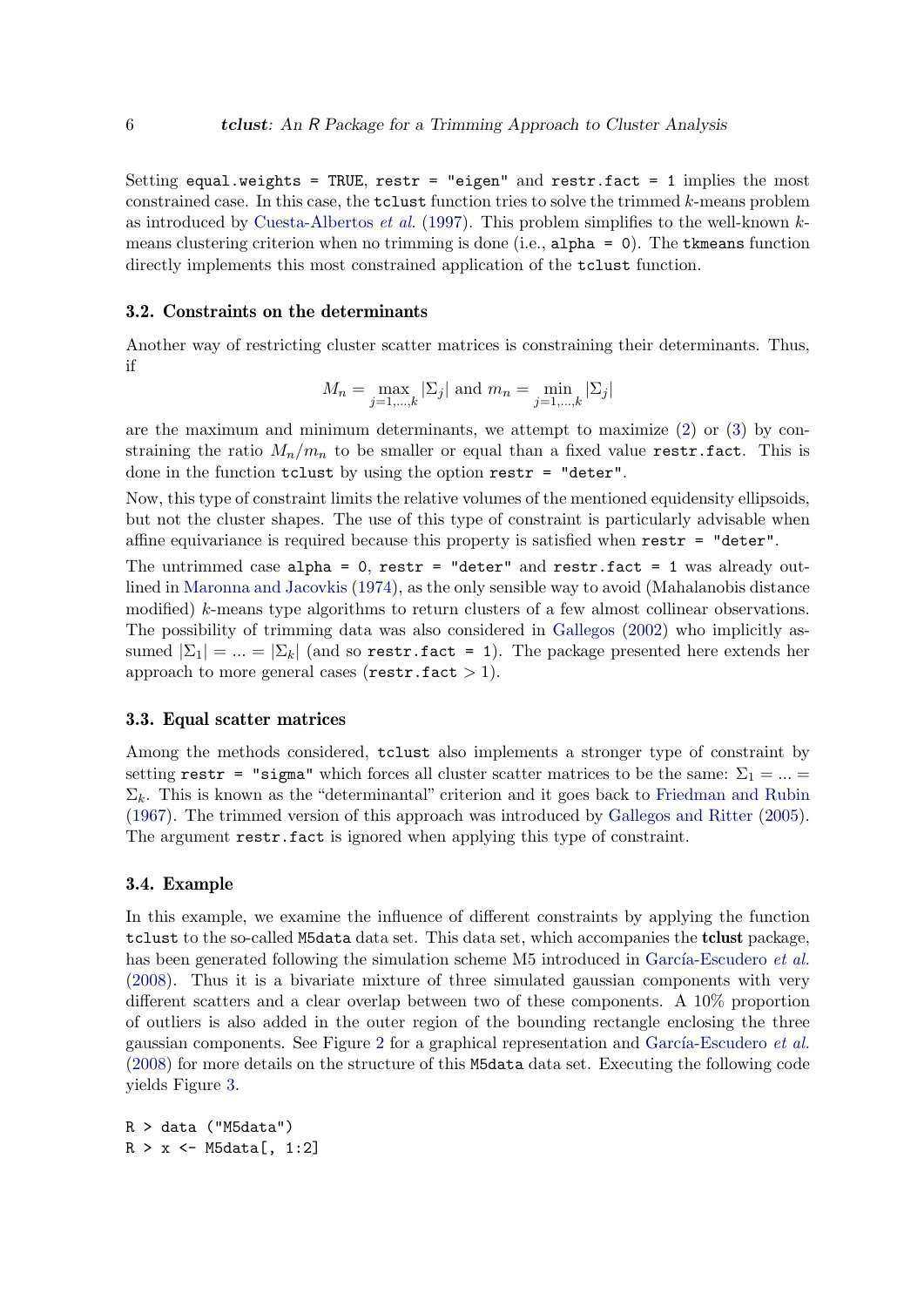

**The M5data data set**

<span id="page-6-0"></span>Figure 2: A scatter plot of the M5data data set. Different symbols are used for the data points generated by each of the three bivariate normal components and "◦" for the added outliers.

```
R > res.a \le tclust (x, k = 3, alpha = 0.1, restr.fact = 1, restr = "eigen",+ equal.weights = TRUE)
R > res.b <- tclust (x, k = 3, alpha = 0.1, restr.fact = 1, restr = "sigma",
    + equal.weights = TRUE)
R > res.c \leq tclust (x, k = 3, alpha = 0.1, restr.fact = 1, restr = "deter",
    + equal.weights = TRUE)
R > res.d \leftarrow tclust (x, k = 3, alpha = 0.1, restr.fact = 50, restr = "eigen",
    + equal.weights = FALSE)
R > plot (res.a, main = "/r")
R > plot (res.b, main = "/r")
R > plot (res.c, main = "/r")
R > plot (res.d, main = "/r")
```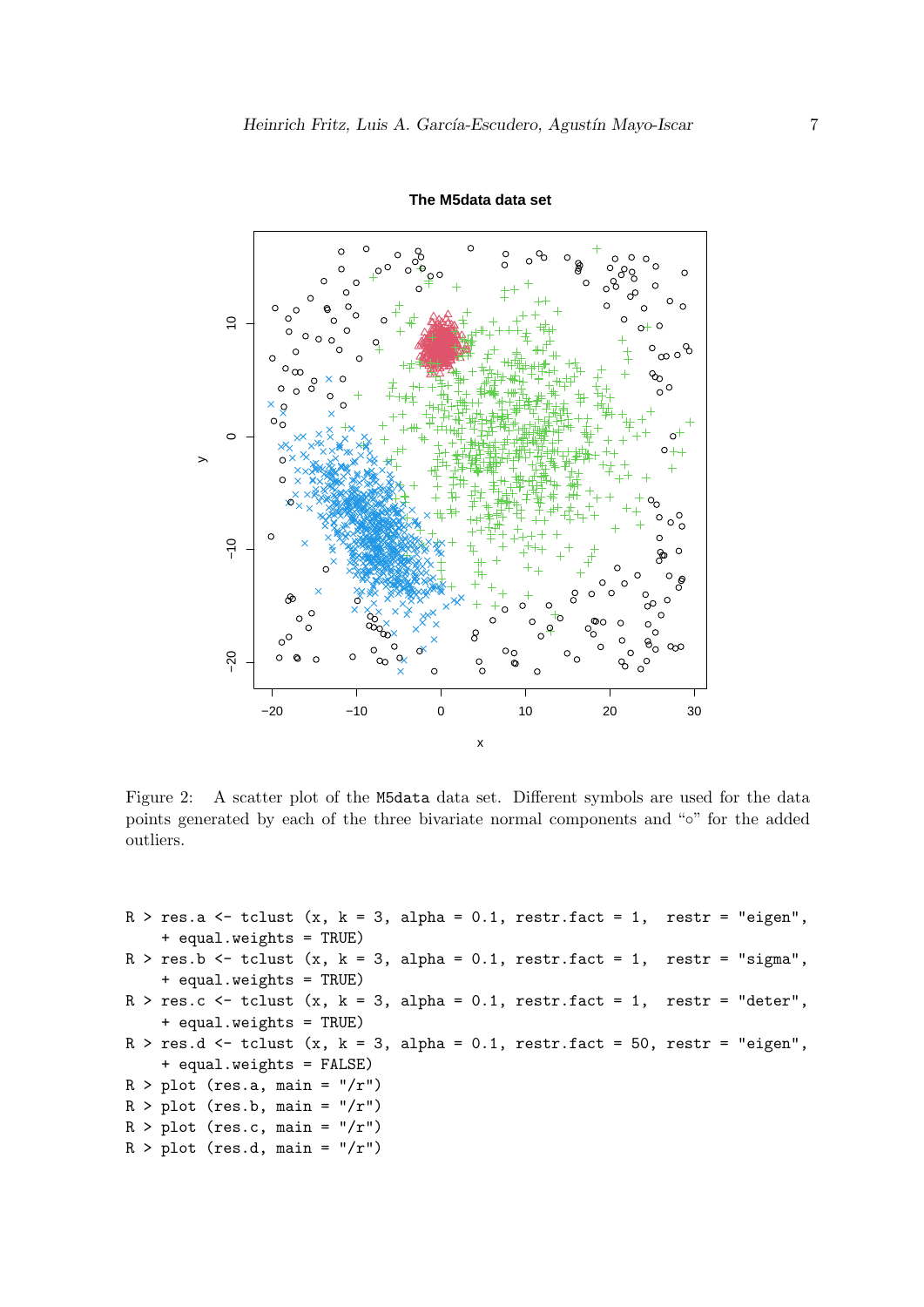

<span id="page-7-0"></span>Figure 3: Results of the clustering processes for the M5data data set for different constraints on the cluster scatter matrices and the parameters  $\alpha = 0.1$  and  $k = 3$ . Different colors and symbols represent each observation's individual cluster assignment.

Although different constraints are imposed, we are searching for  $k = 3$  clusters and the trimming proportion is set to  $\alpha = 0.1$  in all the cases. Note that only the clustering procedure introduced in García-Escudero et al.  $(2008)$ , shown in Figure [3,](#page-7-0)(d), with a sufficiently large value of restr.fact approximately returns the three original clusters in spite of the very different cluster scatters and different cluster sizes. Moreover, this clustering procedure adequately handles the severe overlap of two clusters. The value restr.fact = 50 has been chosen in this case because the eigenvectors of the covariance matrices of the three gaussian components satisfy restriction [\(4\)](#page-4-2) for this value. Due to their underlying assumptions, the other three clustering methods (trimmed  $k$ -means in Figure [3,](#page-7-0)(a), [Gallegos and Ritter](#page-23-6) [\(2005\)](#page-23-6) in (b), [Gallegos](#page-23-5) [\(2002\)](#page-23-5) in (c)) return rather similarly structured clusters. In fact, we found spherical clusters in (a), clusters with the same scatter matrix in (b) and clusters with the same cluster scatter matrix determinant in (c). The M5data is perhaps a very "extreme" sit-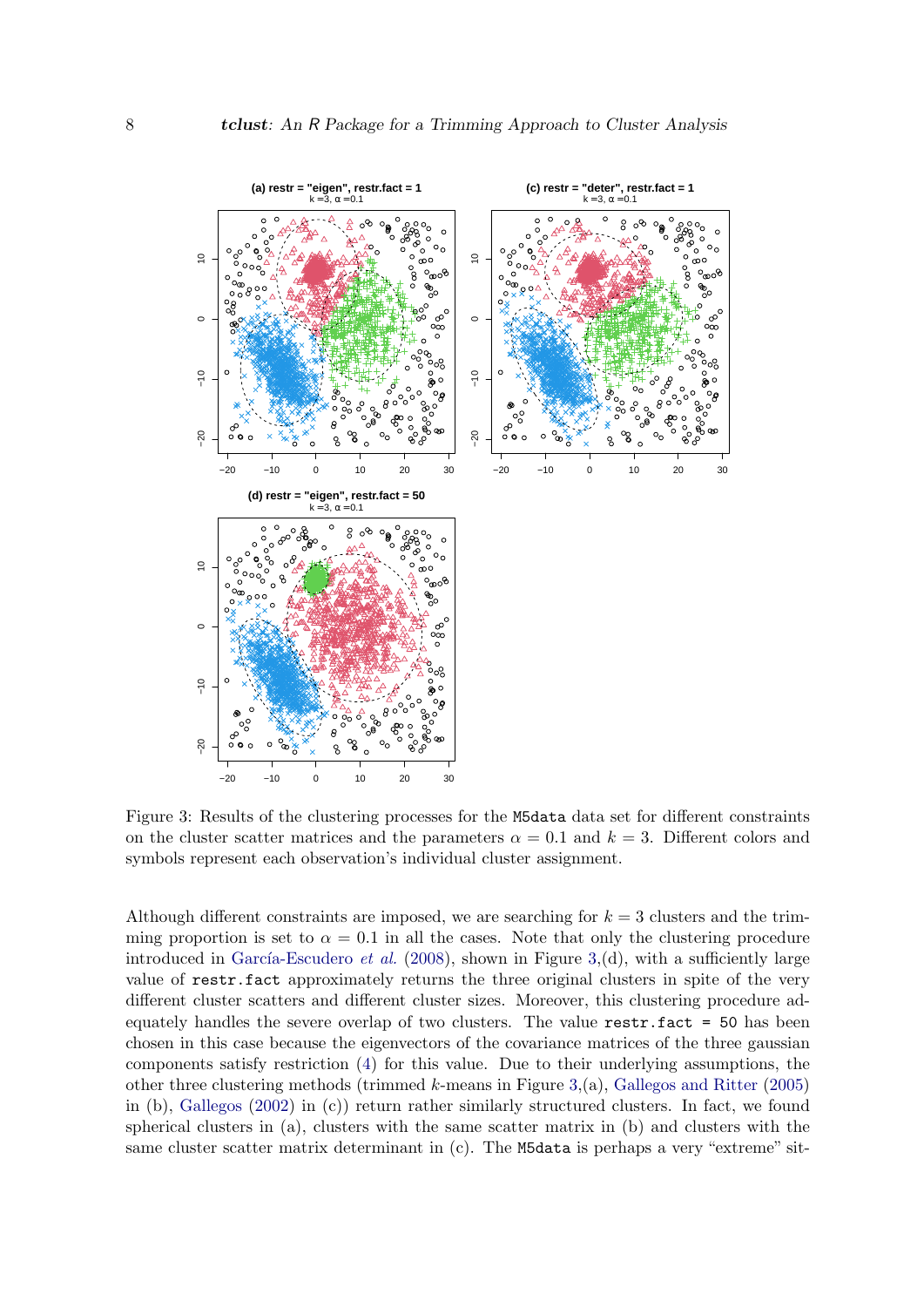

Figure 4: Applying tclust with  $k = 3$  and  $\alpha = 0$  on a simulated data set which originally consists of 2 clusters when equal.weights = FALSE.

uation and restriction settings in (a), (b) and (c) can be useful (and easier to be interpreted) with not so extreme data sets and where the assumptions implied by these restriction settings hold.

### <span id="page-8-1"></span>4. Numerical output

<span id="page-8-0"></span>The function tclust returns an S3 object containing the cluster centers  $\mu_i$  by columns (\$centers), scatter matrices  $\Sigma_j$  as an array (\$cov), the weights (\$weights), the number of observations in each group (\$size) and the maximum value found for the trimmed log-likelihood objective function [\(2\)](#page-3-2) or [\(3\)](#page-3-3)  $(\$obi)$ . The vector  $\$cluster$  provides the cluster assignment of each observation, whereas an artificial cluster "0" (without location and scatter information) is introduced which holds all trimmed data points.

Sometimes,  $(2)$  and  $(3)$  maximize with some clusters remaining empty (see Figure [4\)](#page-8-1). In this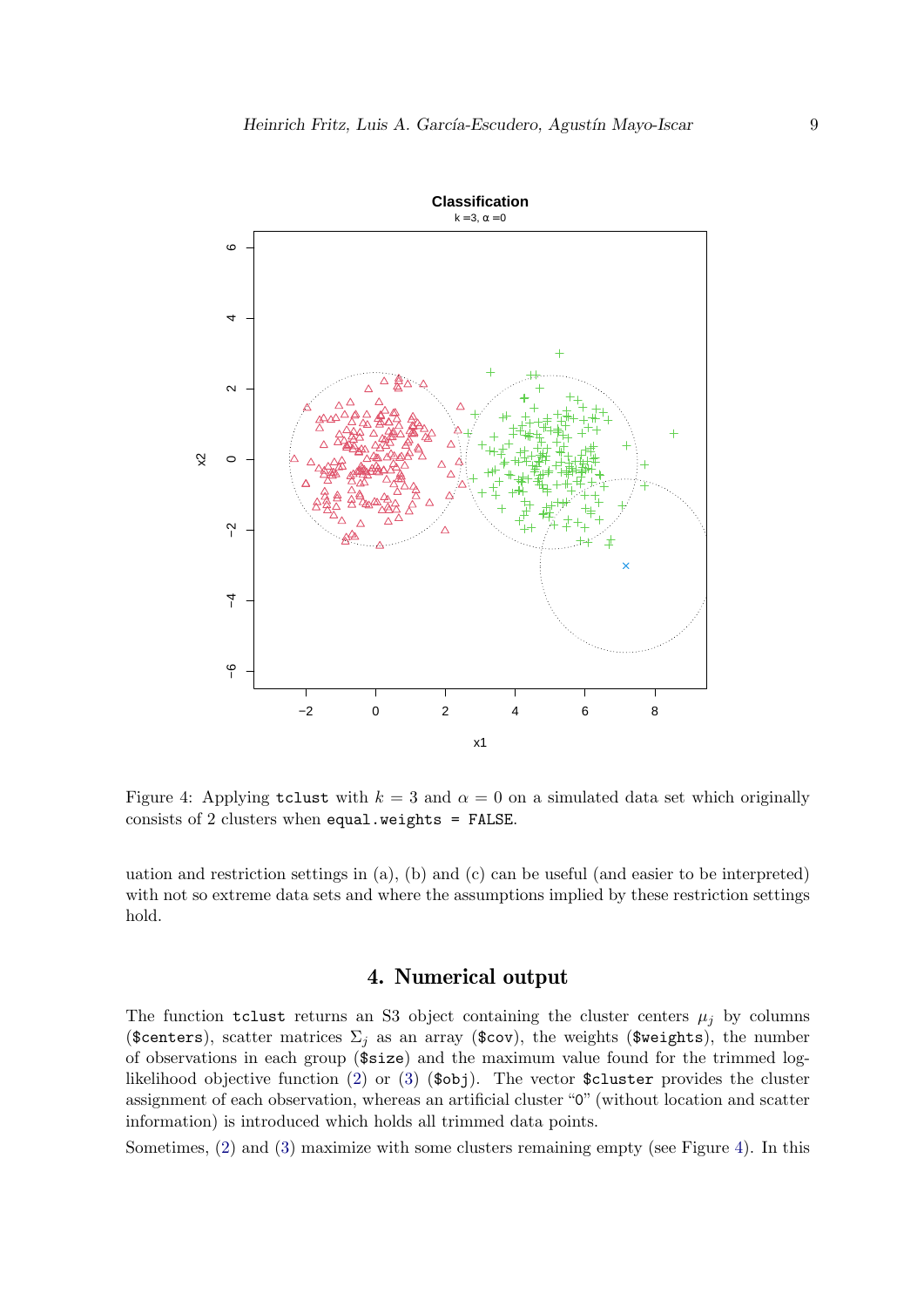case, only information on the non-empty groups is returned. Notice that, if we are searching for k clusters, empty clusters can be found when a clustering solution for a number of clusters strictly smaller than k attains a higher value for  $(2)$  or  $(3)$  than the best solution found with  $k$  clusters. In this case, artificial empty clusters may be defined by considering sufficiently remote centers  $\mu_i$  and scatter matrices  $\Sigma_i$  satisfying the specific constraints that are assigned to these empty clusters. They are chosen such that  $f(\cdot;\mu_i,\Sigma_i)$  gives almost null density to all the observations in the sample. These artificially added centers and scatter matrices are not returned as output by the tclust function and a warning is issued. For instance, let us consider the following code

```
R > set. seed (10)R > x <- rbind (rmvnorm (200, c (0, 0), diag (2)),
    + rmvnorm (200, c (5, 0), diag (2)))
R > clus <- tclust (x, k = 3, alpha = 0, restr.fact = 1)
  Warning messages:
  1: In .tclust.warn(warnings, ret) :
    1 empty cluster has been detected - try reducing k.
  ...
R > plot (clus)
```
Although we are searching for  $k = 3$  clusters, Figure [4](#page-8-1) and the issued warning show that only 2 clusters are found. Notice that  $k = 2$  is surely a more sensible choice for the number of clusters than  $k = 3$  for this generated data set. Therefore, the detection of empty clusters, or clusters with few data points, can be helpful, providing valuable tools for making sensible choices for  $k$  as we will see in Section [7.](#page-13-0) On the other hand, the detection of empty clusters is very unlikely to happen when the argument equal.weights = TRUE is provided in the call to tclust.

### 5. Algorithms

<span id="page-9-0"></span>The maximization of [\(2\)](#page-3-2) or [\(3\)](#page-3-3) considering different cluster scatter matrix constraints is not straightforward because of the combinatorial nature of the associated maximization problems. The algorithm presented in García-Escudero *et al.* [\(2008\)](#page-23-7) can be adapted to approximately solve all these problems. The methods implemented in **tclust** could be seen as Classification EM algorithms [\(Schroeder](#page-24-10) [1976;](#page-24-10) [Celeux and Govaert](#page-22-4) [1992\)](#page-22-4), whereas a certain type of "concentration" steps (see the fast-MCD algorithm in [Rousseeuw and Van Driessen](#page-24-11) [1999\)](#page-24-11) is also applied. In fact, the concentration steps applied by the package tclust can be considered as an extension of those applied by the batch-mode k-means algorithm [\(Steinhaus](#page-24-12) [1956;](#page-24-12) [Forgy](#page-22-5) [1965\)](#page-22-5). It can be seen that the target function always increases throughout the application of concentration steps, whereas several random start configurations are needed in order to avoid ending trapped in local maxima. Therefore, nstart random initializations and iter.max concentration steps are considered. The probability that the algorithm converges close to the global optimum maximizing [\(2\)](#page-3-2) or [\(3\)](#page-3-3) increases with larger values of nstart and iter.max. The drawback of high values of nstart and iter.max obviously is the increasing computational effort.

In the concentration step, the centers and scatter matrices are updated by considering the cluster sample means and cluster sample covariance matrices. New cluster assignments are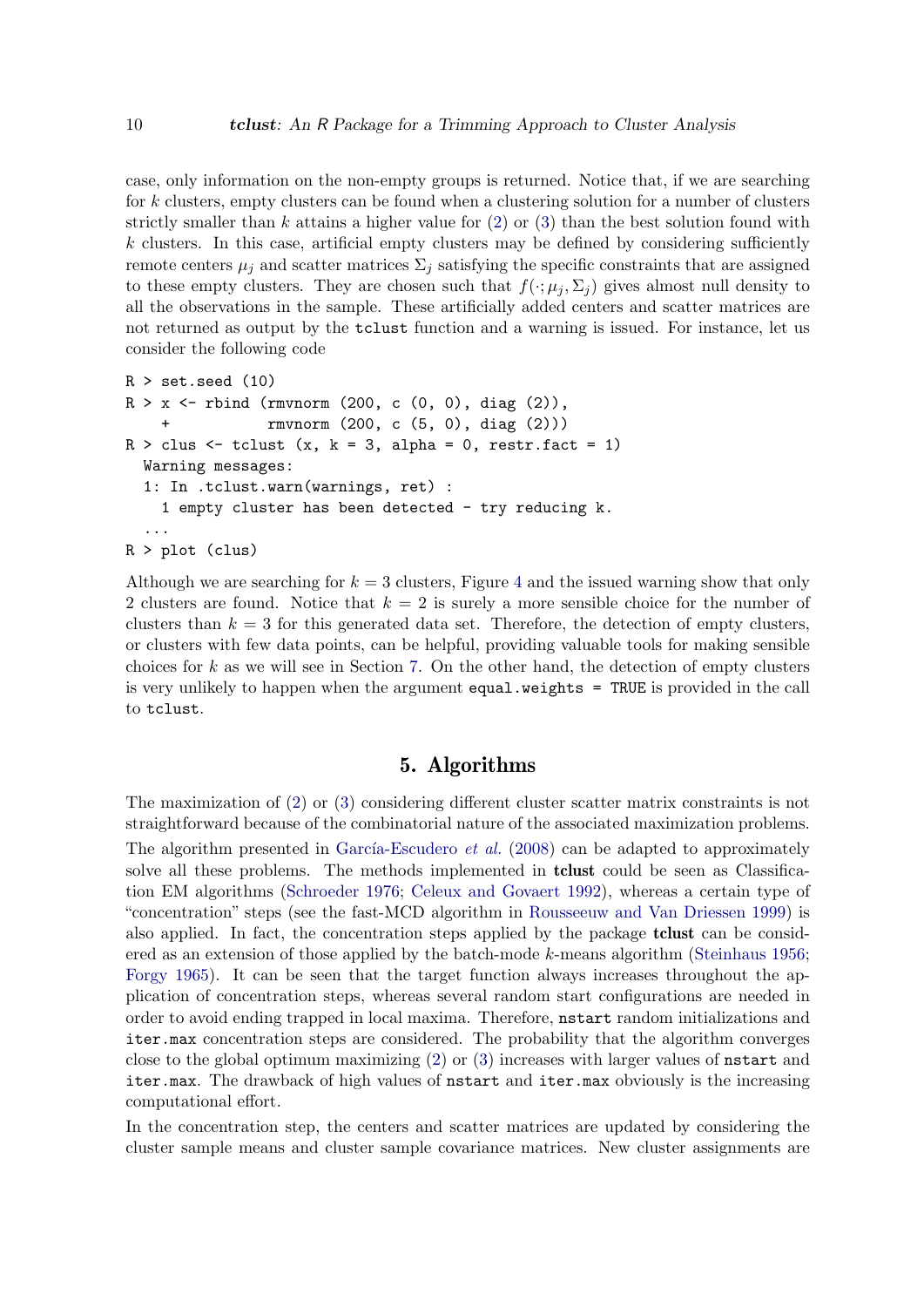

<span id="page-10-1"></span>Figure 5: PAM's clustering results for the geyser2 data with 3-medoids denoted by the symbol " $\times$ " in (a). PAM's clustering results for a modified geyser2 data set in (b) and when applying tkmeans with  $k = 3$  and  $\alpha = 0.03$  in (c).

obtained by gathering the "closest" observations to the new centers. Mahalanobis distances, based on the computed cluster sample covariance matrices, are used in order to decide which are the closest observations to each center. If needed, in the updating step, the cluster sample covariance matrices are modified as little as possible but in such a way that they satisfy the desired constraints (García-Escudero *et al.* [2008\)](#page-23-7). The main idea behind these "constrained" concentration steps is to replace the eigenvalues of the sample covariance matrices by optimally truncated eigenvalues, which satisfy the desired constraint. A more detailed description of the algorithm applied by tclust and the way the restrictions are forced onto the cluster scatter matrices can be found in Fritz *[et al.](#page-23-12)* [\(2011\)](#page-23-12).

### 6. Comparison with other robust clustering proposals

<span id="page-10-0"></span>In this section, we briefly compare the performance of the clustering procedures implemented in the tclust package with respect to other robust clustering proposals in the literature.

The Partitioning Around Medoids (PAM) clustering method [\(Kaufman and Rousseeuw](#page-24-13) [1990\)](#page-24-13) has been proposed as a robust alternative to k-means clustering. It can be seen that the effect of the 6 anomalous "short followed by short" eruptions lengths in the lower left corner of Figure [1](#page-2-0) do not affect the position of the k-medoid centers (see Figure  $5(a)$ ) too much, nor the resulting clusters. However, in Figure [5,](#page-10-1)(b), we see that the clustering results with  $k = 3$ are strongly affected when moving these 6 anomalous points toward a more distant position. On the other hand, in Figure  $5(z)$ , we can see that these outlying data points do not affect the trimmed k-means based clustering at all once that they are trimmed.

In fact, only one single outlier placed in a very remote position is able to completely break down the PAM method (García-Escudero and Gordaliza [1999\)](#page-23-1). This also happens when applying emmix, which has a breakdown point of zero [\(Hennig](#page-23-13) [2004\)](#page-23-13). The emmix approach is able to obtain appropriate clustering results for the two data sets made of mixtures of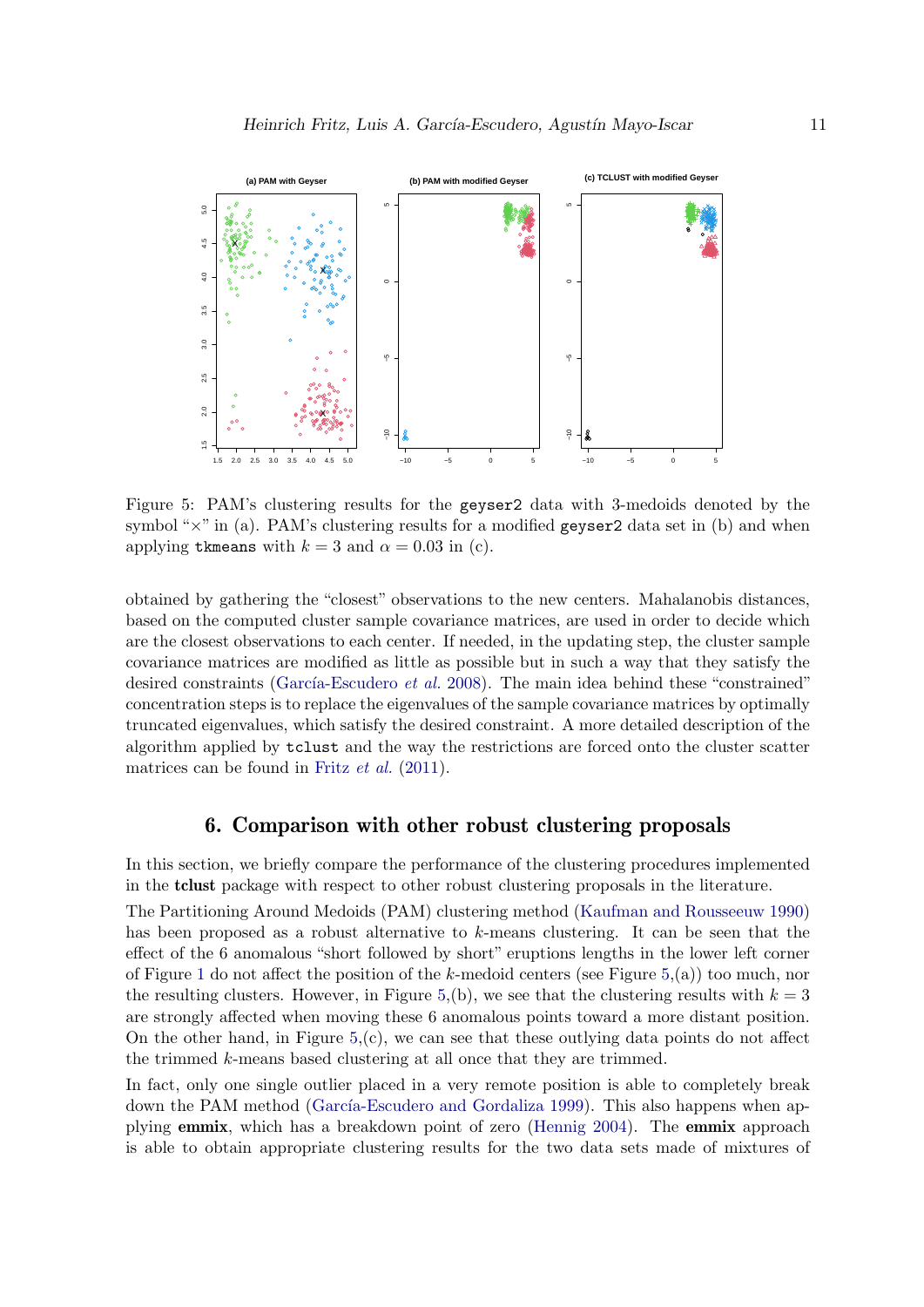

<span id="page-11-0"></span>Figure 6: A data set made up of three elliptical t components is shown in (a) and three asymmetrical  $t$  components in  $(d)$ . The associated clustering results when applying the  $t$ clust function with  $k = 3$  and  $\alpha = 0$  are shown in (b) and (e) and with  $k = 3$  and  $\alpha = 0.05$  in (c) and (f).

symmetric and asymmetric  $t$  components as those shown in Figure [6.](#page-11-0) These two data sets contain three main clusters with some distant observations in the heavy tails of these  $t$  components, which would be considered as outliers when assuming normality. When applying the classification EM algorithm without trimming to these data sets, we are not able to find the three cluster structures and two main clusters are artificially joined together. However, when considering  $\alpha = 0.05$ , tclust perfectly avoids the harmful effect of the observations in the tails and still discovers the three clusters. In fact, almost all non-trimmed observations are correctly clustered in both, symmetric and asymmetric, cases. Any  $\alpha > 0$  discarding the most outlying observations would give similar results. Moreover, it may be seen that the shape of the elliptical clusters are essentially discovered in the case of the symmetric-elliptical  $t$  components. In this example, we see that applying tclust to data sets including non-normally distributed components as those in Figure [6](#page-11-0) may result in proper clustering solutions, this however cannot be guaranteed if the underlying distributions differ too much from normality. The closely related tlemix package allows to consider other non-normal models by taking advantage of the flexibility provided by the **FlexMix** package [\(Leisch](#page-24-14) [2004\)](#page-24-14). On the other hand, tclust focuses on normally distributed components and on the implementation of appropriate cluster scatter matrix constraints while tlemix does not. The tlemix mainly controls the minimum number of observations in a cluster.

The widely used **mclust** package considers a uniformly distributed component for explaining outlying data points. As we can see, this uniform component successfully accommodates the  $10\%$  "background noise" as seen in Figure [7,](#page-12-0)(a). However, it is not able to cope with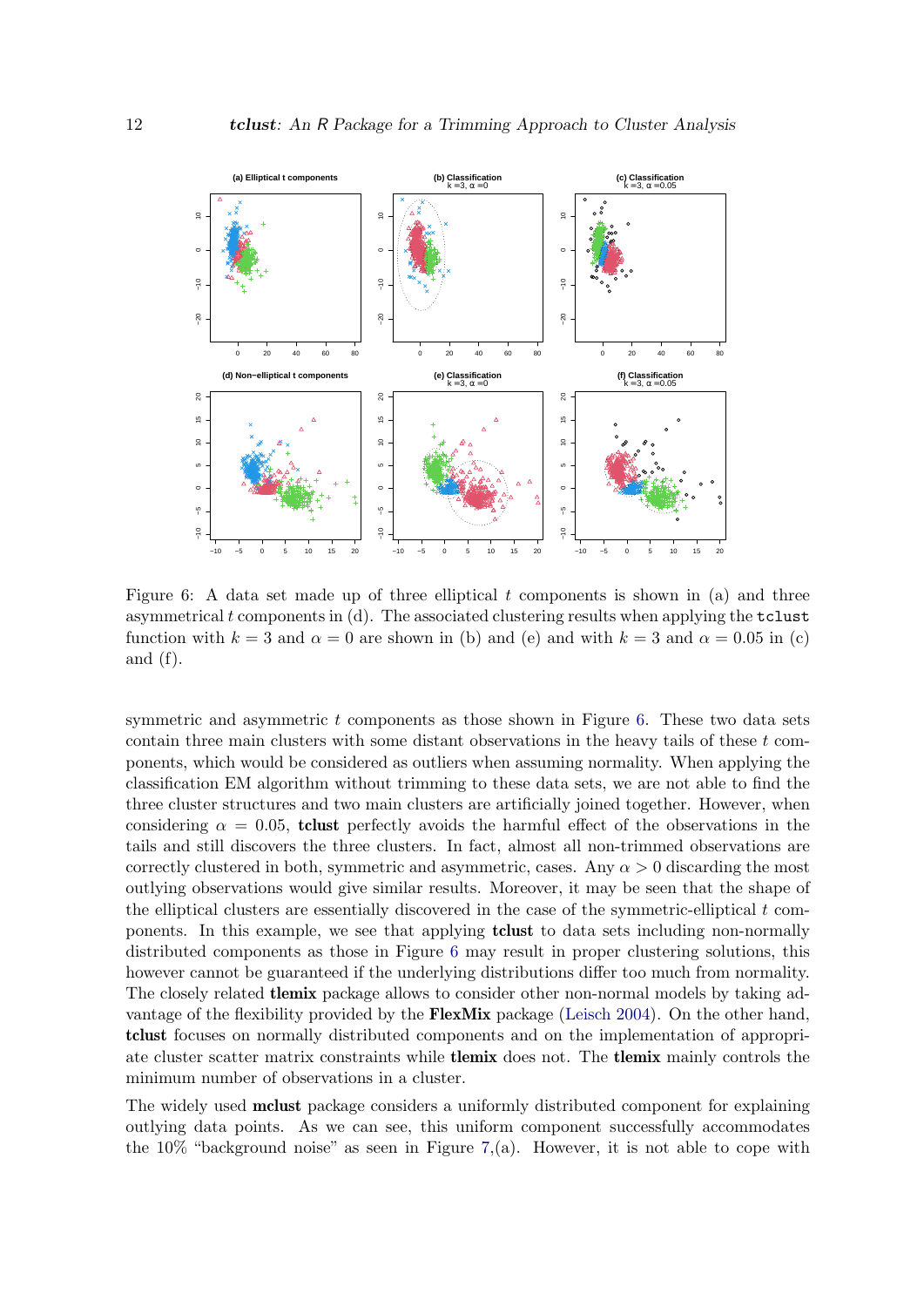

<span id="page-12-0"></span>Figure 7: Clustering results for two simulated data sets when applying **mclust** with  $k = 2$  in (a) and (c) and **tclust** with  $k = 2$  and  $\alpha = 0.1$  in (b) and (d).

a more structured noise pattern like the "helix" in Figure [7,](#page-12-0)(c) which also accounts for  $10\%$ of the data, although the information of a 10% contamination level was passed to mclust. Alternatively, the **tclust** package with  $k = 2$  and  $\alpha = 0.1$  properly discovers the outlying data points without trying to fit them.

Since groups of outliers may be considered as further clusters, it could be argued that robust clustering problems can always be solved by increasing the number of groups we are searching for. However, as explained in García-Escudero *et al.* [\(2010\)](#page-23-2), this is not necessarily the best strategy. Firstly, sometimes the researcher fixes the number of clusters in advance, not being aware of the presence of a small amount of outlying observations. Secondly, it could lead to a quite large number of clusters when very scattered outliers are present in the data set.

A clear limitation of tclust is that it is not applicable on high-dimensional data sets, as the method in its current definition definitely needs a data set containing more observations than dimensions.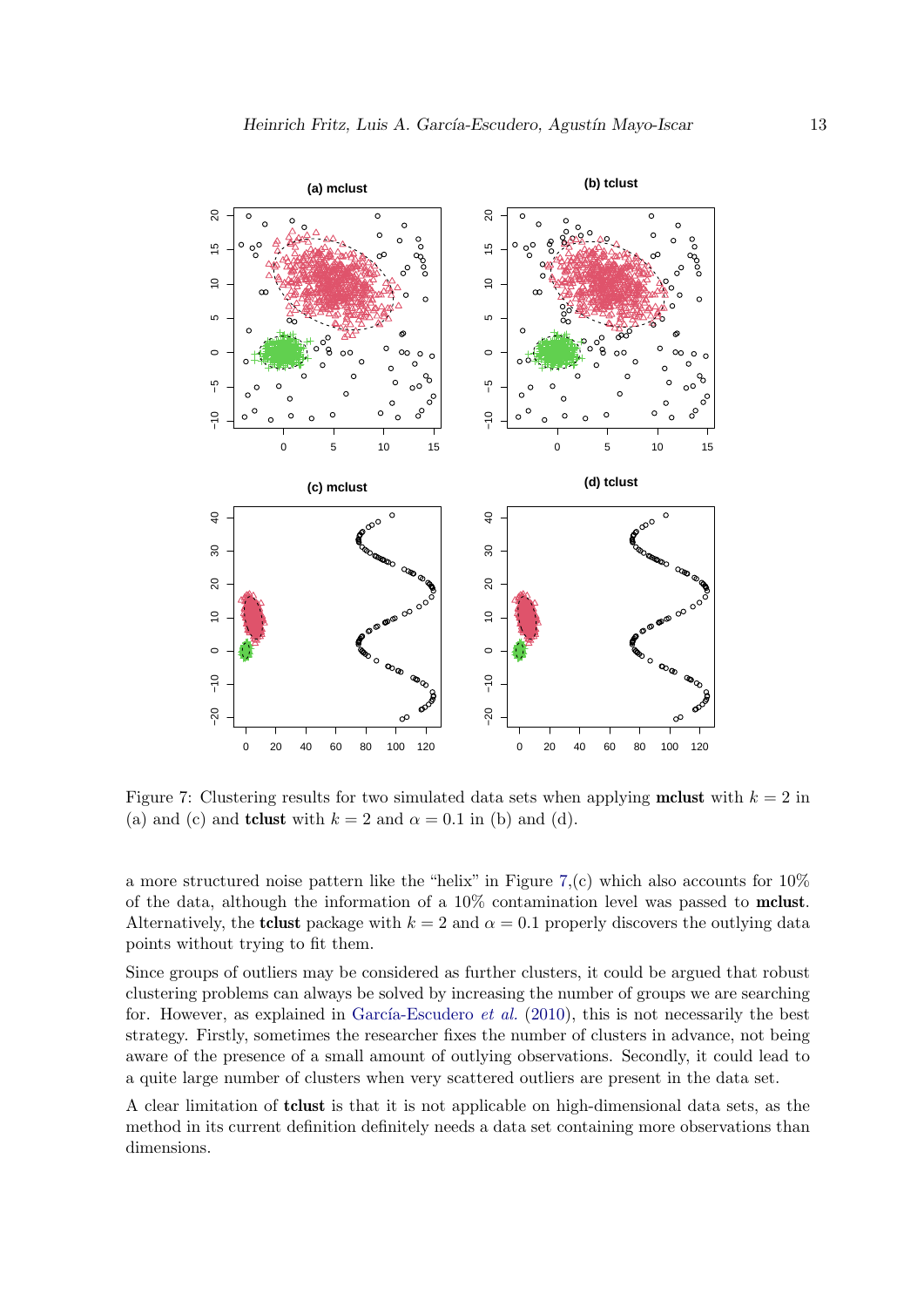### 7. Selecting the number of groups and the trimming size

<span id="page-13-0"></span>Perhaps one of the most complex problems when applying cluster analysis is the choice of the number of clusters,  $k$ . In some cases one might have an idea of the number of clusters in advance, but usually  $k$  is completely unknown. Moreover, in the approach proposed here, the trimming proportion  $\alpha$  has also to be chosen without knowing the true contamination level.

As we will see through the following example, the choices for k and  $\alpha$  are related problems that should be addressed simultaneously. It is important to see that a particular trimming level implies a specific number of clusters and vice versa. This dependency can be explained as entire clusters tend to be trimmed completely when increasing  $\alpha$ . On the other hand, when choosing  $\alpha$  too low, groups of outliers might form new spurious clusters and thus it appears that the number of clusters found in the data set is higher. Moreover, the simultaneous choice of k and  $\alpha$  depends on the type of clusters we are searching for and on the allowed differences between cluster sizes. These two aspects can be controlled by the choice of arguments restr and restr.fact.

To demonstrate the relation between  $\alpha$ , k and restr.fact, let us consider restr = "eigen" and the data set in Figure [8](#page-14-0) which could either be interpreted as a mixture of three components (a) or a mixture of two components (b) with a 10% outlier proportion. Both clustering solutions shown in Figure [8](#page-14-0) are perfectly sensible and the final choice of  $\alpha$  and k only depends on the value given to restr.fact. The code used to obtain Figure [8](#page-14-0) is the following:

```
R > sigma1 <- diag (2) # # EigenValues: 1, 1
R > sigma2 <- diag (2) * 8 - 2 ## EigenValues: 8, 4
R > sigma3 <- diag (2) * 50 ## EigenValues: 50, 50
R > mixt \leq rbind (
    + rmvnorm (360, mean = c (0.0, 0), sigma = sigma1),
    + rmvnorm (540, mean = c (5.0, 10), sigma = sigma2),
    + rmvnorm (100, mean = c (2.5, 5), sigma = sigma3))
R > plot (tclust (mixt, k = 3, alpha = 0.00, restr.fact = 50))
R > plot (tclust (mixt, k = 2, alpha = 0.05, restr.fact = 12))
```
Considering sigma1 and sigma2, the quotient of the largest and smallest eigenvalue is 8, whereas the maximal quotient is 50 if we consider sigma1, sigma2 and sigma3. Thus restr.fact  $= 8$  would allow to consider two clusters while restr.fact  $= 50$  would also allow to assume three groups there. Although the proportion of "contaminated" data is equal to 10%, the trimming level must be reduced to 5%, when considering  $k = 2$ , because the third (more scattered) gaussian component partially overlaps with the other two components.

Let us assume first that restr and restr.fact have been fixed in advance by the researcher who applies the robust clustering method. Even with this information and assuming  $\alpha = 0$ , choosing the appropriate number of clusters is not an easy task. The careful monitoring of the maximum value attained by log-likelihoods like those in  $(2)$  and  $(3)$  while changing k has traditionally been applied as a method for choosing the number of clusters when  $\alpha = 0$ . Moreover [Bryant](#page-22-6) [\(1991\)](#page-22-6) stated that the use of "weighted" log-likelihoods [\(3\)](#page-3-3) is preferred to the use of log-likelihoods assuming equal weights  $(2)$ . Notice that increasing k always causes the maximized log-likelihood [\(2\)](#page-3-2) to increase too, and this could lead to "overestimate" the appropriate number of clusters (see García-Escudero  $et$   $al.$  [2011\)](#page-23-14).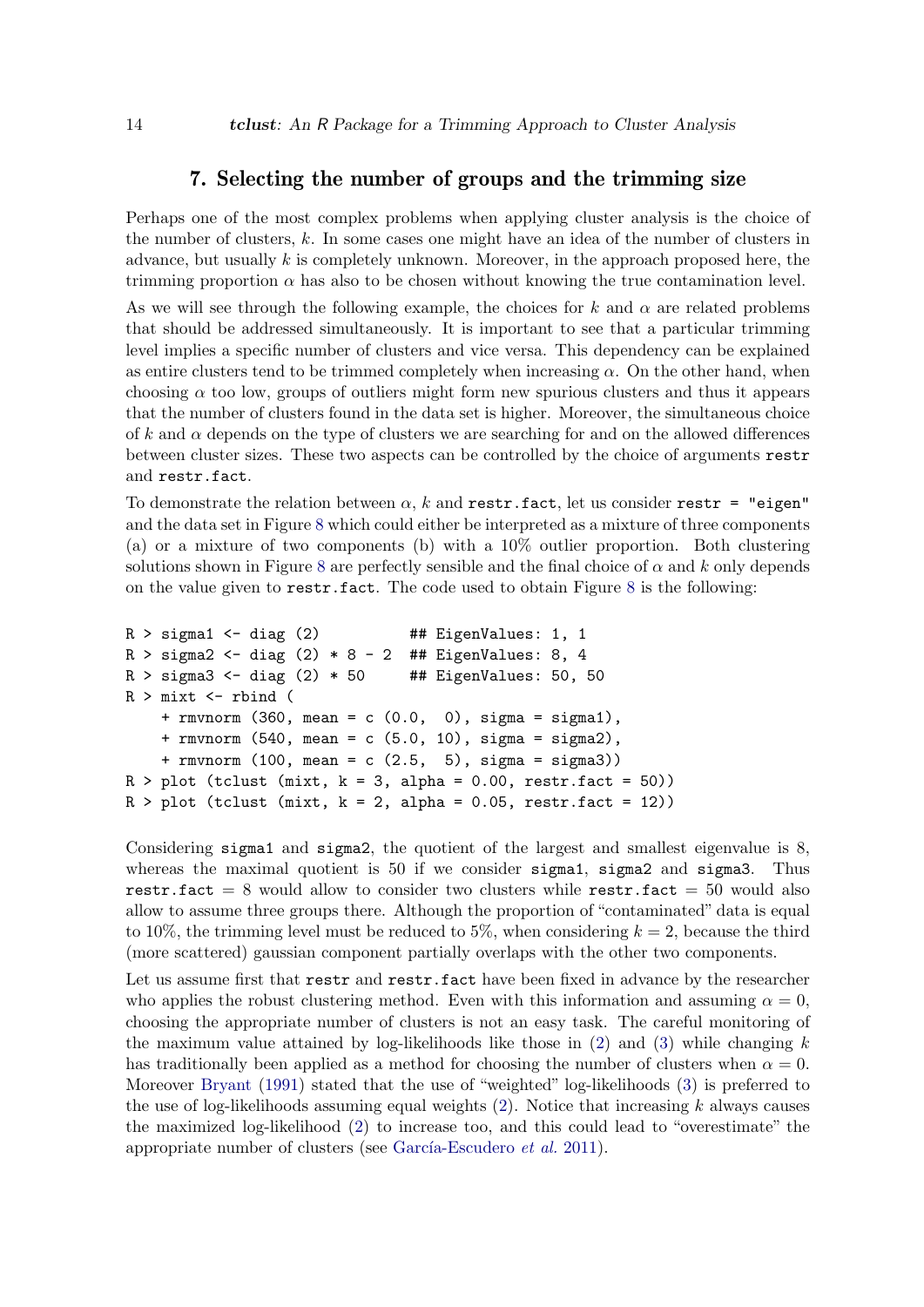

Figure 8: Clustering results for the simulated data set mixt with  $k = 3$ ,  $\alpha = 0$  and restr.fact  $= 50$  (a) and  $k = 2$ ,  $\alpha = 0.1$  and restr.fact  $= 8$  (b).

In this trimming framework, let us consider  $\mathcal{L}^{\Pi}_{\text{restr.fact}}(\alpha, k)$  as the maximum value reached by [\(3\)](#page-3-3) for each combination of a given set of values for k and  $\alpha$ . García-Escudero et al. [\(2011\)](#page-23-14) propose to monitor the "classification trimmed likelihoods" functionals

<span id="page-14-0"></span>
$$
(\alpha,k)\mapsto\mathcal{L}^{\Pi}_{\texttt{restr.fact}}(\alpha,k)
$$

while altering  $\alpha$  and k, which yields an exploratory graphical tool for making sensible choices for parameters  $\alpha$  and k. In fact, it is proposed to choose the number of clusters as the smallest value of  $k$  such that

<span id="page-14-1"></span>
$$
\mathcal{L}_{\text{restr.fact}}^{\Pi}(\alpha, k+1) - \mathcal{L}_{\text{restr.fact}}^{\Pi}(\alpha, k)
$$
\n(5)

is (close to) 0 except for small values of  $\alpha$ . Once the number of clusters is fixed, a good choice for the trimming level is the first  $\alpha_0$  such that [\(5\)](#page-14-1) is (close to) 0 for every  $\alpha > \alpha_0$ . Although we are convinced that monitoring the classification trimmed likelihoods functionals is very informative, no theoretical statistical procedures are available yet for determining when [\(5\)](#page-14-1) can be formally considered as "close to 0".

The function ctlcurves in package tclust approximates the classification trimmed likelihoods by successively applying the **tclust** function for a sequence of values of k and  $\alpha$ . A default value restr.fact = 50 is considered but, if desired, other values of restr.fact can be passed to tclust via ctlcurves too.

For instance, the following code applied to the previously simulated mixt data set

#### $R > plot (ctlcurves (mixt, k = 1:4, alpha = seq (0, 0.2, by = 0.05)))$

results in Figure [9.](#page-15-0) This figure shows that increasing k from 2 to 3 is needed when  $\alpha = 0$ , as the objective functions value differs noticeably between  $k = 2$  and  $k = 3$ . On the other hand, increasing k from 2 to 3 is not needed anymore as the third (more scattered) "cluster" vanishes when trimming 5% of the most outlying observations. Thus, there is no discernable difference of the objective functions value with  $\alpha \ge \alpha_0 = 0.05$  and  $k \ge 2$ . Increasing k from 3 to 4 is not needed in any case.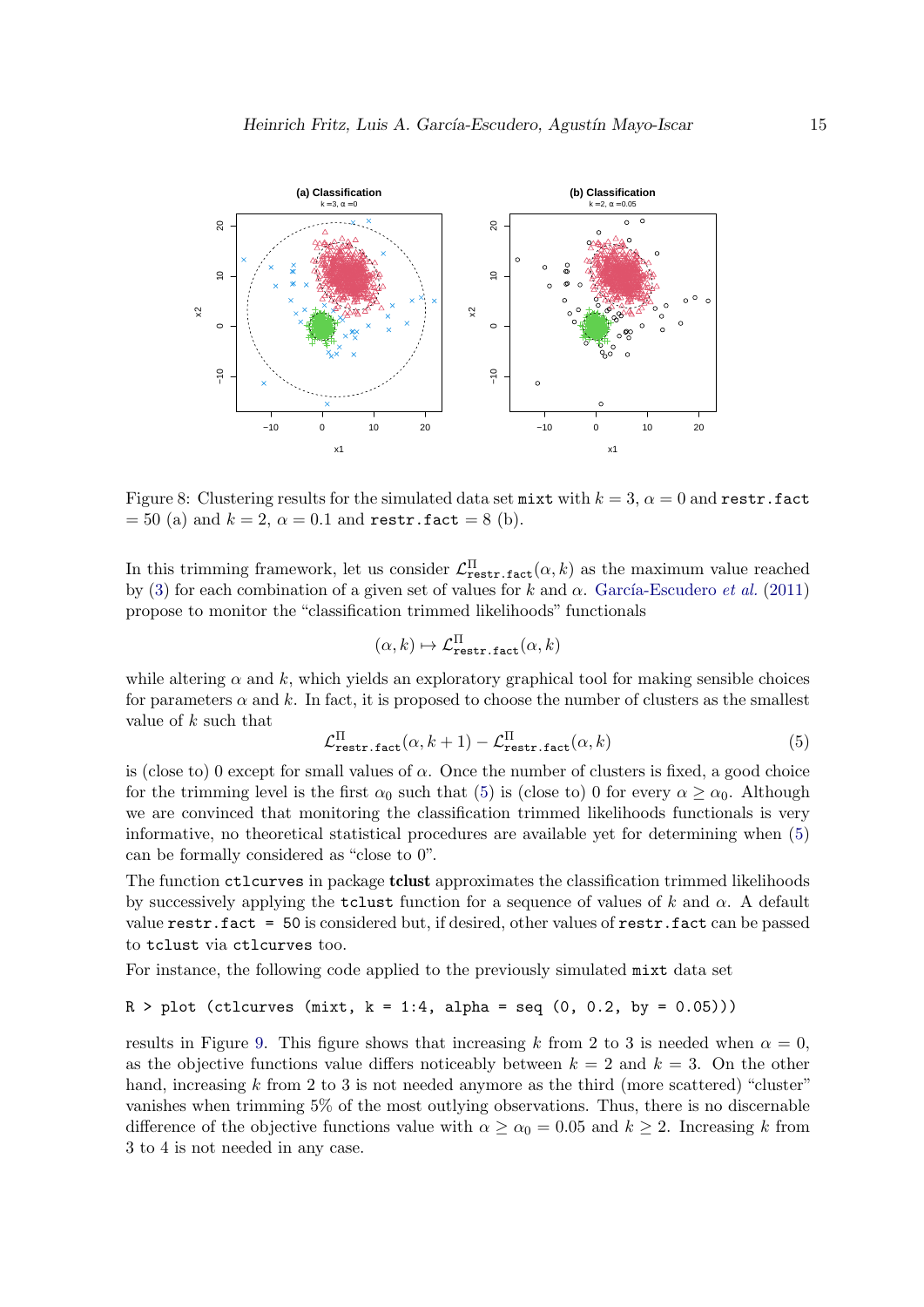

<span id="page-15-0"></span>Figure 9: Classification trimmed likelihoods with  $k = 1, ..., 4, \alpha = 0, 0.05, ..., 0.2$  and restr.fact  $= 50$  for the mixt data set in Figure [8.](#page-14-0)

The previously described procedure for making sensible choices for parameters k and  $\alpha$  requires an active role from the researcher. The type of restriction and the allowed restriction factor, which do not necessarily depend on the given data set, must be specified in advance. For instance, some specific clustering applications like "location-facilities" problems require almost spherical clusters that can be obtained by setting  $\texttt{restr} = "eigen"$  and a  $\texttt{restr}$ . fact close to 1. The researcher's decision on the restriction consequently modifies the proper determination of parameters k and  $\alpha$ .

Due to the important role of the statement of restr and restr.fact, some general guideline for fixing them will be given here. For instance, as already commented, fixing  $\texttt{restr}$  = "deter" is recommended when only the relative cluster sizes shall be constrained, or when affine equivariance is clearly needed. On the other hand, using  $\text{restr} = \text{"eigen"}$  is advised when we want to simultaneously constrain relative cluster sizes and shapes.

With respect to the choice of restr.fact, we recommend to initially use large values when applying ctlcurves, thus, providing high flexibility to the clustering method. The default value restr.fact = 50 is suggested for ctlcurves, as it worked well with a lot of data sets (especially if the variables have been properly standardized through the scale argument in the tclust function). The so obtained "sensible" values for k and  $\alpha$  and their associated clustering solutions must be explored carefully. For instance, tclust issues a warning when the returned clustering solution has been "artificially restricted" by the algorithm, as shown in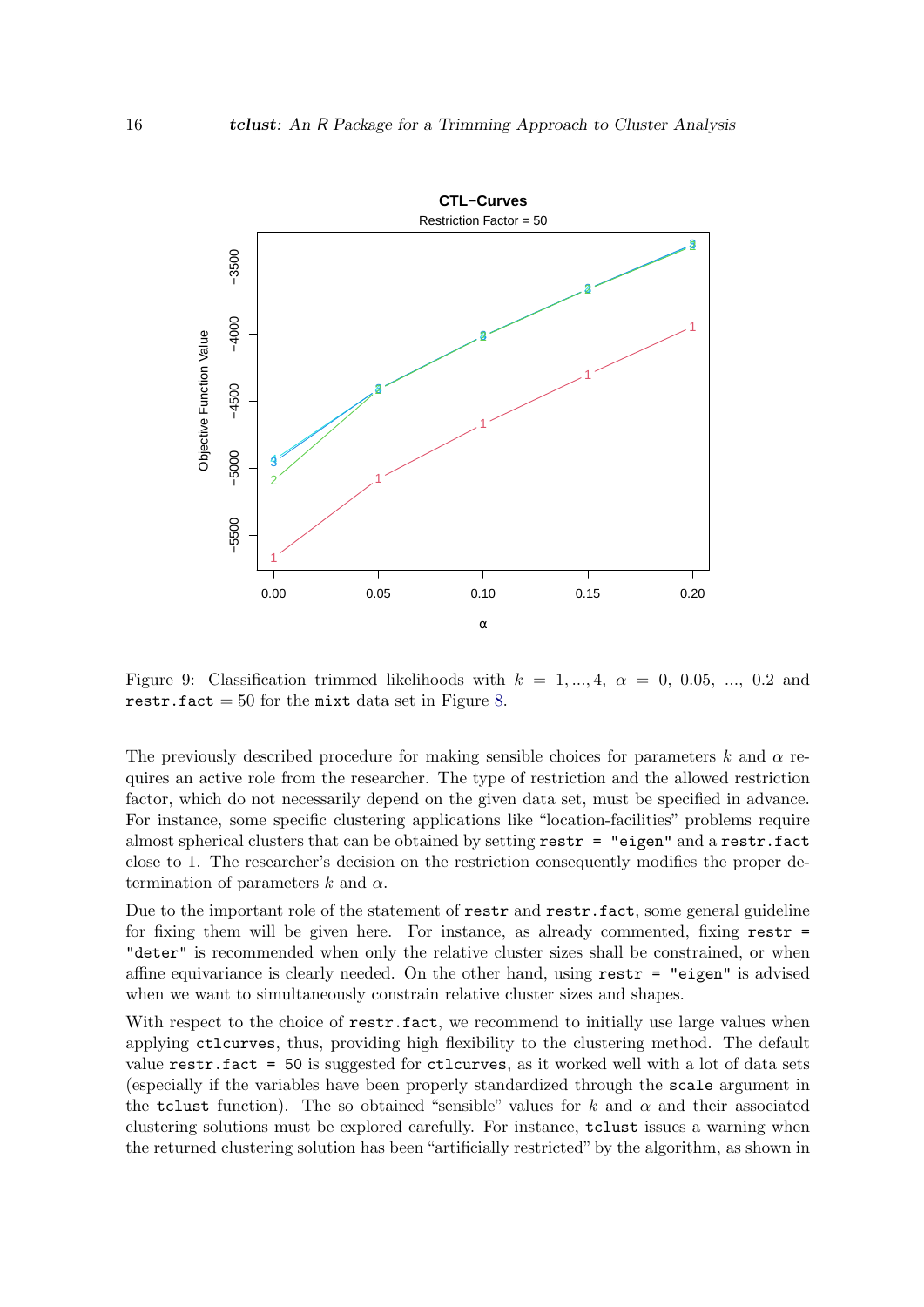Section [9.](#page-19-0) This means, that the values  $M_n$  and  $m_n$  (see Section [3.1](#page-4-3) and Section [3.2\)](#page-5-0) derived from the returned scatter matrices satisfy  $M_n/m_n = \text{restr.fact}$ , because the algorithm has forced the chosen constraint, since the (unconstrained) group sample covariance matrices do not satisfy  $M_n/m_n \leq$  restr. fact. In this situation, if no specific constraints are required, restr.fact may be increased stepwise until this warning disappears. Moreover, printing the object returned by the ctlcurves function points out all "artificially restricted" solutions for each computed combination of parameters k and  $\alpha$ . In this way, if desired, we can easily search for clustering solutions which are not artificially restricted and do not contain spurious clusters. Finally, the exploratory tools in Section [8](#page-16-0) also help to evaluate whether all these parameters are reasonably chosen.

Note that arguments netart and iter.max may be provided in the call to ctlcurves and they are internally passed to function tclust.

The curves presented in García-Escudero *et al.* [\(2003\)](#page-23-4) can be considered as precedents of those we obtain by using the ctlcurves function. Trimmed likelihoods have also been taken into account in [Neykov](#page-24-7) et al. [\(2007\)](#page-24-7) for choosing k and  $\alpha$  by using a BIC criterion.

## 8. Graphical displays

<span id="page-16-0"></span>As seen in previous examples, the package **tclust** provides functions for visualizing the computed cluster assignments. One-dimensional, two-dimensional and higher-dimensional cases are visualized differently:

- $p = 1$ : The one-dimensional data set with the corresponding cluster assignments is displayed along the x-axis. Setting the argument jitter = TRUE jitters the data along the y-axis in order to increase the visibility of the actual data structure. Additionally, a (robust) scatter estimation of each cluster is also displayed.
- $p = 2$ : Tolerance ellipsoids are plotted additionally in order to visualize the estimated cluster scatter matrices.
- $p > 2$ : The first two Fisher's canonical coordinates are displayed in this case, which are computed based on the estimated cluster scatter matrices. Notice that trimmed observations are not taken into account when computing these coordinates, since they have been completely discarded. The implementation of these canonical coordinates is derived from the function discrcoord as implemented in the package fpc [\(Hennig](#page-23-15) [2010\)](#page-23-15).

A simple example demonstrates how the plot function works in different dimensions. The code:

```
R > geyser1 <- geyser2[, 1, drop = FALSE]
R > geyser3 <- cbind (geyser2, rnorm (nrow (geyser2)))
R > plot (tkmeans (geyser1, k = 2, alpha = 0.03), jitter = TRUE)
R > plot (tkmeans (geyser3, k = 3, alpha = 0.03))
```
yields Figure [10.](#page-17-0) For demonstrating the different plotting modes, we have selected one single variable from geyser2 to obtain a one-dimensional data set (geyser1), and, added an additional normally distributed variable to geyser2, yielding a three-dimensional data set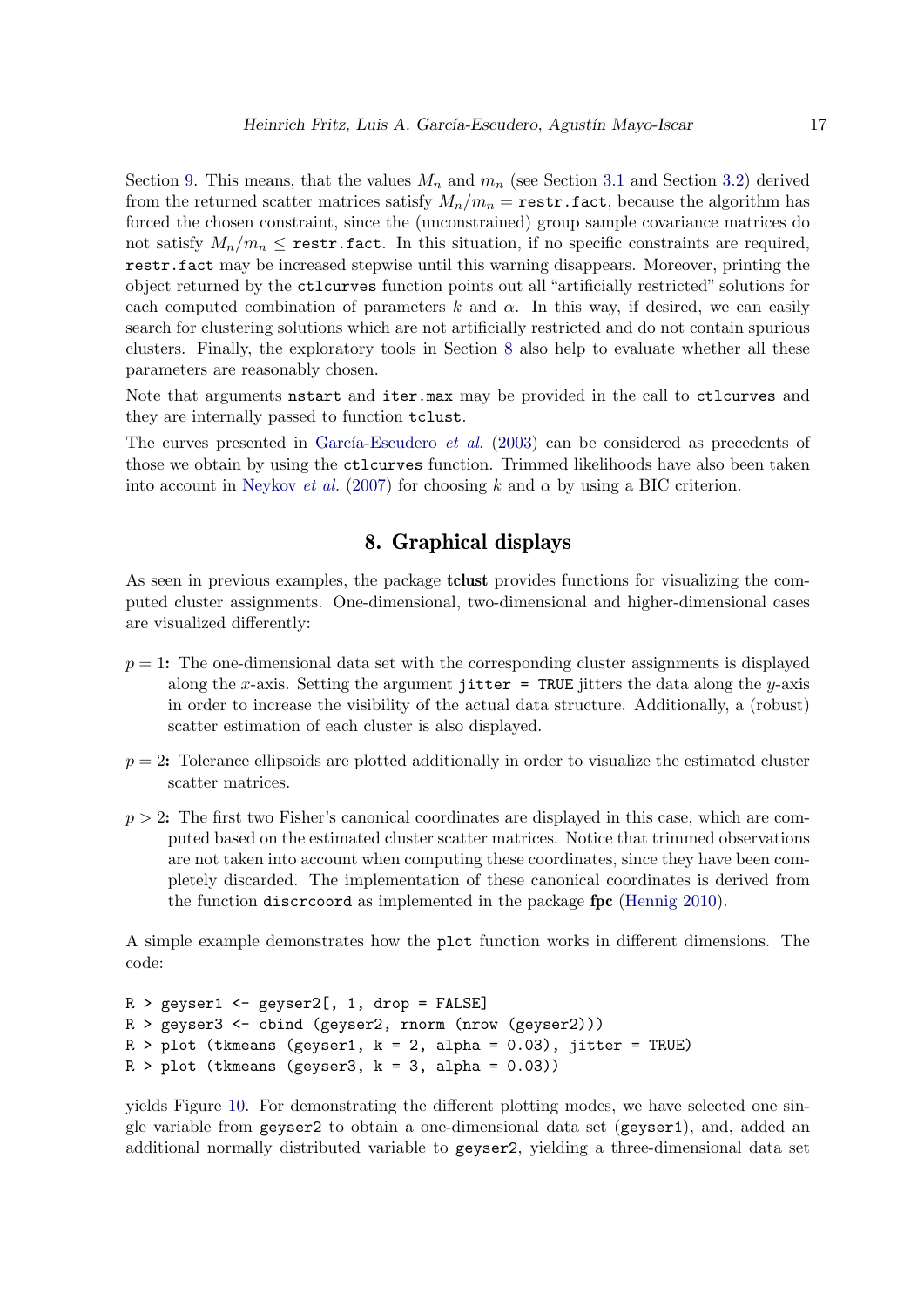

<span id="page-17-0"></span>Figure 10: Trimmed k-means clustering results for geyser1 (one-dimensional) in (a) and for geyser3 (three-dimensional) in (b). These two data sets are based on geyser2.  $k = 2$  is fixed in (a) and  $k = 3$  in (b) while  $\alpha = 0.03$  is fixed in both cases.

(geyser3). Figure [10](#page-17-0) plots the results of the trimmed  $k$ -means robust clustering method for these two generated data sets.

Given a tclust object, some additional exploratory graphical tools can be applied in order to evaluate the quality of the cluster assignments and the trimming decisions. This is done by applying the function DiscrFact.

Let  $R = \{R_0, R_1, ..., R_k\}, \theta = (\theta_1, ..., \theta_k)$  and  $\hat{\pi} = (\widehat{\pi_1}, ..., \widehat{\pi_k})$  be the values obtained by<br>maximizing (2) or (2) (we set  $\hat{\pi} = 1/k$  when maximizing (2))  $R(\pi, \widehat{\theta}, \widehat{\pi}) = \widehat{\pi} \phi(\pi, \widehat{\theta})$  is maximizing [\(2\)](#page-3-2) or [\(3\)](#page-3-3) (we set  $\hat{\pi}_j = 1/k$  when maximizing (2)).  $D_j(x_i; \theta, \hat{\pi}) = \hat{\pi}_j \phi(x_i, \theta_j)$  is<br>a monetic of the degree of efficiency of electronical with electron in These values can be a measure of the degree of affiliation of observation  $x_i$  with cluster j. These values can be ordered as  $D_{(1)}(x_i; \theta, \hat{\pi}) \leq ... \leq D_{(k)}(x_i; \theta, \hat{\pi})$ . Thus the quality of the assignment decision of a non trimmed observation  $x_i$  to the cluster j with  $D_{(k)}(x_i; \theta, \hat{\pi}) = D_j(x_i; \theta, \hat{\pi})$  can be evaluated<br>by comparing its degree of efficition with eluctor is to the best second possible essignment. by comparing its degree of affiliation with cluster  $j$  to the best second possible assignment. That is

$$
\mathrm{DF}(i) = \log \left( D_{(k-1)}(x_i; \hat{\theta}, \hat{\pi}) / D_{(k)}(x_i; \hat{\theta}, \hat{\pi}) \right) \text{ for } x_i \text{ not trimmed.}
$$

Let  $x_{(1)},...,x_{(n)}$  be the observations in the sample after being sorted according to their  $D_{(k)}(\cdot;\theta,\hat{\pi})$  values, i.e.,  $D_{(k)}(x_{(1)};\theta,\hat{\pi}) \leq ... \leq D_{(k)}(x_{(n)};\theta,\hat{\pi})$ . It is not difficult to see that  $x_{(1)},...,x_{(\lceil n\alpha \rceil)}$  are the trimmed observations which are not assigned to any cluster. Nevertheless, it is possible to compute the degree of affiliation  $D_{(k)}(x_i;\theta,\hat{\pi})$  of a trimmed observation  $x_i$  to its nearest cluster. Thus, the quality of the trimming decision on this observation can be evaluated by comparing  $D_{(k)}(x_i; \theta, \hat{\pi})$  to  $D_{(k)}(x_{(\lceil n\alpha \rceil+1)}; \theta, \hat{\pi})$ , with  $x_{(\lceil n\alpha \rceil+1)}$  being the non-trimmed observation with smallest value of  $D_{(k)}(\cdot;\theta,\hat{\pi})$ . That is

DF(i) = log 
$$
(D_{(k)}(x_i; \hat{\theta}, \hat{\pi})/D_{(k)}(x_{(\lceil n\alpha \rceil+1)}; \hat{\theta}, \hat{\pi}))
$$
 for  $x_i$  trimmed.

Hence, discriminant factors  $DF(i) \leq 0$  are obtained for every observation in the data set, whether trimmed or not.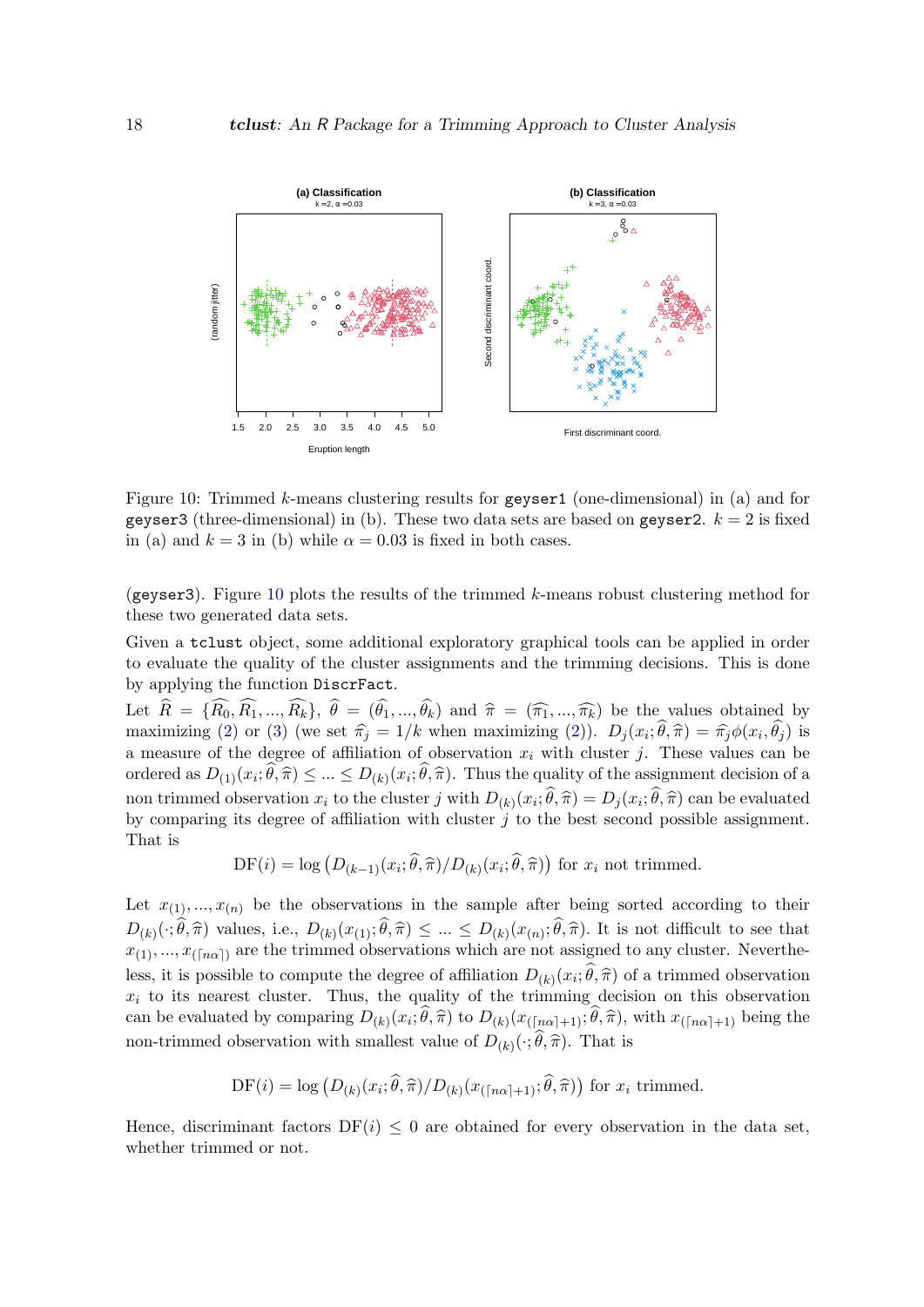

<span id="page-18-0"></span>Figure 11: Graphical displays based on the  $DF(i)$  values for a tclust cluster solution obtained with  $k = 3$ ,  $\alpha = 0.1$ , restr.fact = 1 and equal.weights = TRUE for the mixt data set.

Observations with large  $DF(i)$  values (i.e., values close to zero) indicate doubtful assignments or trimming decisions. The use of this type of discriminant factors was already suggested in [Van Aelst](#page-24-15) *et al.* [\(2006\)](#page-24-15) in a clustering problem without trimming. "Silhouette" plots [\(Rousseeuw](#page-24-16) [1987\)](#page-24-16) can be used for summarizing the obtained ordered discriminant factors. Clusters in the silhouette plot with many large  $DF(i)$  values indicate the existence of not very "well-determined" clusters. The most "doubtful" assignments with  $DF(i)$  larger than a log(threshold) value are highlighted by the function DiscrFact.

Figure [11](#page-18-0) shows the result of applying the DiscrFact function to a clustering solution found for the mixt data set appearing in Figure [8.](#page-14-0) The following code is used to obtain this figure:

```
R > clus.w \leftarrow tclust (mixt, k = 3, alpha = 0.1, restr.fact = 1,
    + equal.weights = TRUE)
R > discr.clus.w <- DiscrFact (clus.w, threshold = 0.1)
R > plot (discr.clus.w)
```
The choice threshold = 0.1 means that a decision on a particular observation  $x_i$  is considered as doubtful, if the quality of the second best possible decision  $(D_{(k-1)}(x_i; \theta, \hat{\pi})$  or  $D_{(k)}(x_{(\lceil n\alpha \rceil+1)}; \theta, \hat{\pi})$  for trimmed observations) is larger than one tenth of the quality of the actually made decision  $(D_{(k)}(x_i; \theta, \hat{\pi}))$ .

Although Figure [9](#page-15-0) suggests to choose  $k = 2, k$  has been increased to 3 in order to show how such a change leads to doubtful cluster assignment decisions which can be visualized by DiscrFact. Figure [11,](#page-18-0)(a) simply illustrates the cluster assignments and trimming decisions. The mentioned silhouette plot is presented in (b), whereas the doubtful decisions are marked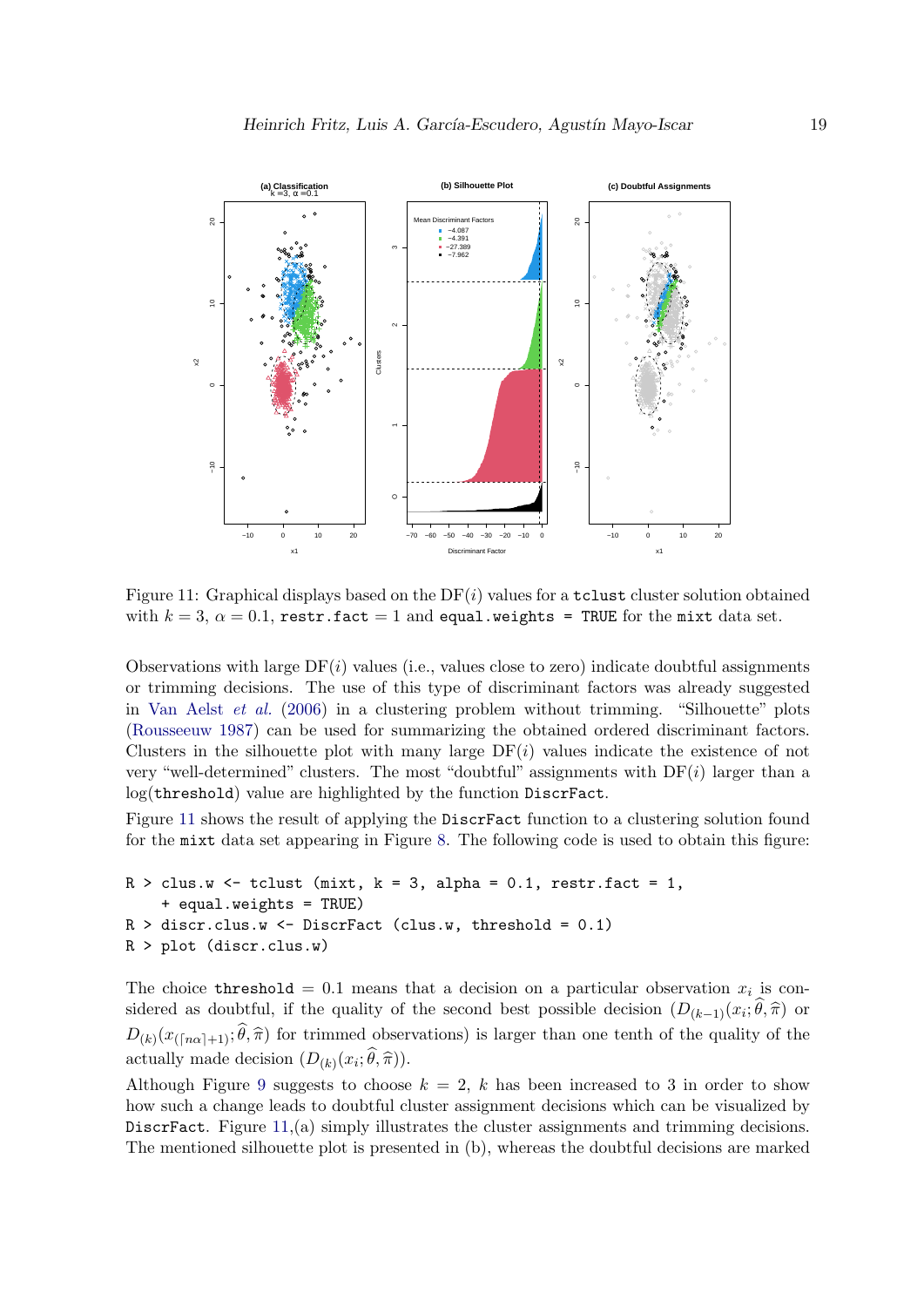

Figure 12: Classification trimmed likelihoods for  $k = 1, ..., 4$  and  $\alpha = 0, .025, ..., .3$  when restr.fact  $= 50$  for the "Swiss Bank notes" data set.

in (c). All observations with  $DF(i) > log(0.1)$  are highlighted as they are plotted darker/in color. Most of the doubtful decisions are located in the overlapping area of the two artificially found clusters (highlighted symbols " $\times$ " and "+"). Some doubtfully trimmed observations (highlighted symbol "◦") are located in the boundaries of these two clusters.

#### <span id="page-19-1"></span>9. Swiss Bank notes data

<span id="page-19-0"></span>The well-known "Swiss Bank notes" data set includes 6 numerical measurements (six-dimensional data set) made on 100 genuine and 100 counterfeit old Swiss 1000-franc bank notes [\(Flury](#page-22-7) [and Riedwyl](#page-22-7) [1988\)](#page-22-7). The following code can be used to obtain the classification trimmed likelihoods shown in Figure [12.](#page-19-1)

```
R > data ("swissbank")
R > plot (ctlcurves (swissbank, k = 1:4, alpha = seq (0, 0.3, by = 0.025)))
```
This figure indicates the clear existence of  $k = 2$  main clusters ("genuine" and "forged" bills). Moreover, considering the clear difference between  $\mathcal{L}_{50}^{\Pi}(0,3)$  and  $\mathcal{L}_{50}^{\Pi}(0,2)$ , we can see that a further cluster, i.e.,  $k = 3$ , is needed when no trimming is allowed. This extra cluster can be justified by the heterogeneity of the group of forgeries (perhaps due to the presence of different sources of forged bills).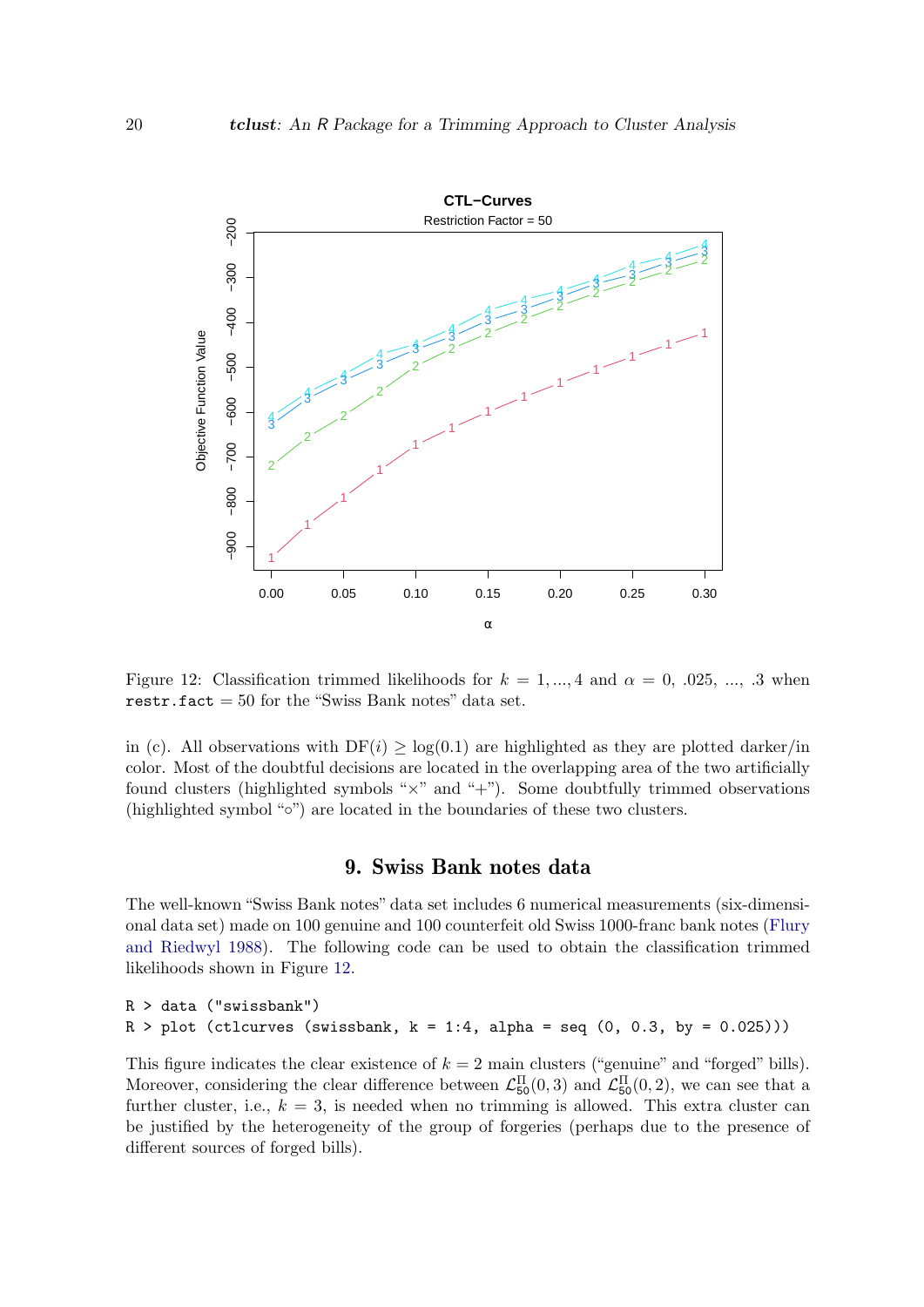

<span id="page-20-0"></span>Figure 13: Clustering results with  $k = 2$ ,  $\alpha = 0.1$  and restr.fact = 50 summarized by the use of DiscrFact function for the "Swiss Bank notes" data set. The threshold value is chosen in order to highlight the 7 most doubtful cluster assignments.

Considering Figure [12,](#page-19-1) the choice  $k = 2$  and a value of  $\alpha$  close to 0.1 also seem sensible. Notice that  $\mathcal{L}_{50}^{\Pi}(\alpha,3)$  is clearly larger than  $\mathcal{L}_{50}^{\Pi}(\alpha,2)$  for  $\alpha < 0.1$  while these differences are not so big when  $\alpha \geq 0.1$ . We can even see smaller differences in the classification trimmed likelihood curves when increasing  $k$  from 3 to 4. However, these differences are less significant than those previously commented. More spurious clusters can be surely found but they have less entity and importance.

Figure [13](#page-20-0) shows the clustering results with  $k = 2$ ,  $\alpha = 0.1$  and restr.fact = 50 obtained by executing the code:

```
R > clus < - tclust (swissbank, k = 2, alpha = 0.1, restr.fact = 50)
R > plot (DiscrFact (clus, threshold = 0.0001))
```
Notice that, in this example, we did not want to impose a specific constraint on the solution. Thus, the default parameter restr.fact = 50 has initially been used in ctlcurves. After choosing the combination  $\alpha = 0.10$  and  $k = 2$ , we could try to reduce the restriction factor which resulted in a warning:

```
R > tclust (swissbank, k = 2, alpha = 0.1, restr.fact = 40)
In .tclust.warn(warnings, ret):
  The result is artificially constrained due to restr.fact = 40.
```
Thus the choice restr.fact = 50 seems appropriate as it does not artificially restrict the result, whereas a slightly smaller restriction factor (40) does. By examining the sizes of the obtained groups, we see that no spurious groups are found with  $\text{restr.fact} = 50$ :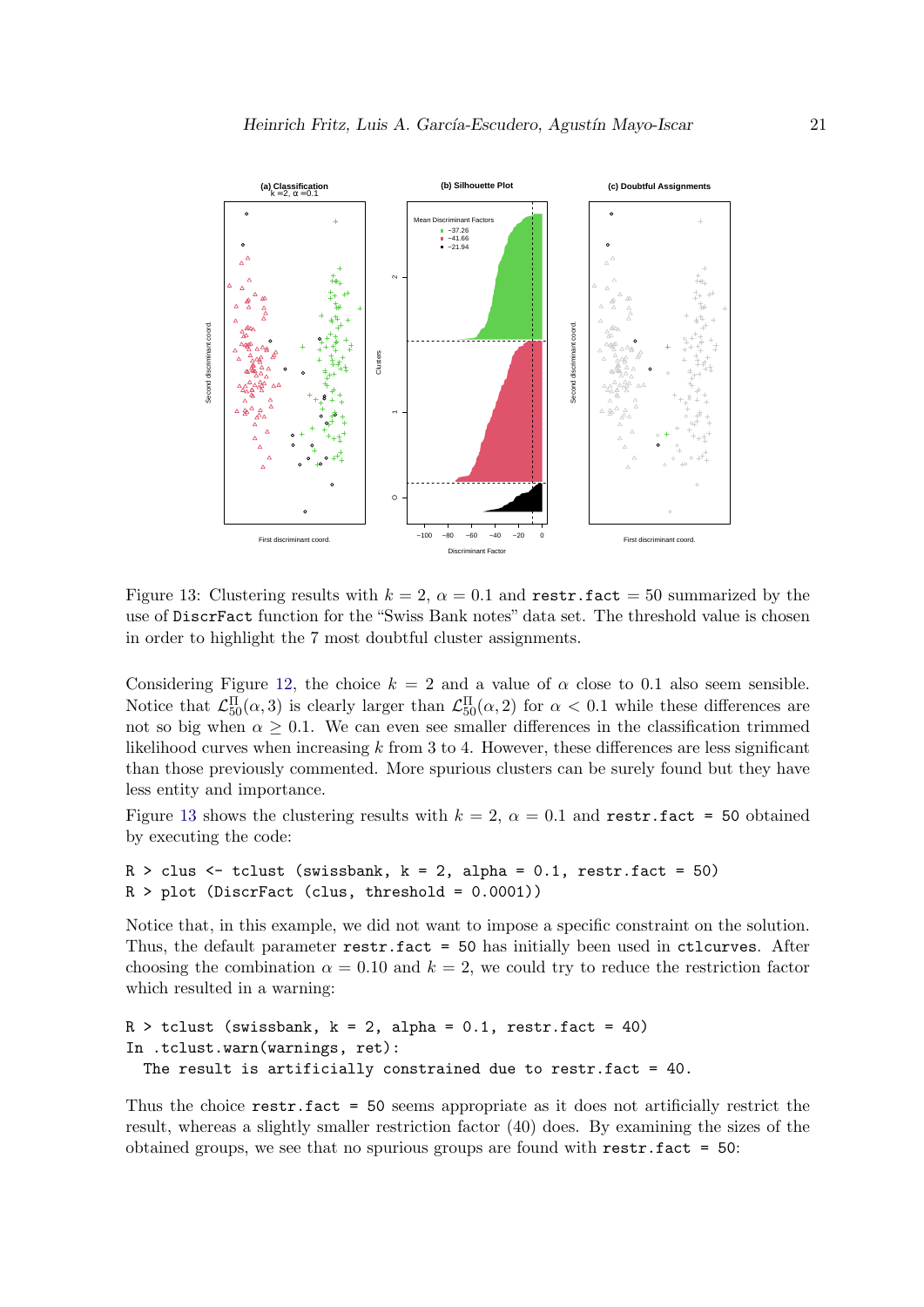

<span id="page-21-0"></span>Figure 14: Clustering results with  $k = 2$ ,  $\alpha = .1$  and restr.fact = 50 for the "Swiss Bank" notes" data set. Only the fourth and sixth variables are plotted. The 7 most doubtful decisions are rounded by a circle symbol.

#### R > clus\$size [1] 95 85

We have used  $\texttt{restr} = \texttt{"eigen"}$  in this example, but  $\texttt{restr} = \texttt{"deter"}$  can be also successfully applied with smaller values of restr.fact.

We also use the function DiscrFact to summarize the obtained clustering results. The two first Fisher's canonical coordinates derived from the final cluster assignments are plotted. The threshold value 0.0001 is chosen in order to highlight the 7 most doubtful decisions.

Finally, Figure [14](#page-21-0) shows a scatterplot of the fourth ("Distance of the inner frame to lower border") against the sixth variable ("Length of the diagonal") with the corresponding cluster assignments. We use the symbols "G" for the genuine bills and "F" for the forged ones. The 7 most doubtful decisions (i.e., the observations with largest  $DF(i)$  values that were highlighted in Figure  $13<sub>i</sub>(c)$  are surrounded by circles in this figure. We can see that "Cluster 1" essentially includes most of the"forged"bills while"Cluster 2"includes most of the"genuine"ones. Among the trimmed observations, we can find a subset of 15 forged bills following a clearly different forgery pattern that has been previously commented by other authors (see, e.g., [Flury and](#page-22-7) [Riedwyl](#page-22-7) [1988;](#page-22-7) [Cook](#page-22-8) [1999\)](#page-22-8). These most doubtful assignments include 5 "genuine" bills that have perhaps been wrongly trimmed.

#### 10. Conclusion

This paper presents a package called tclust for robust (non-hierarchical) clustering. The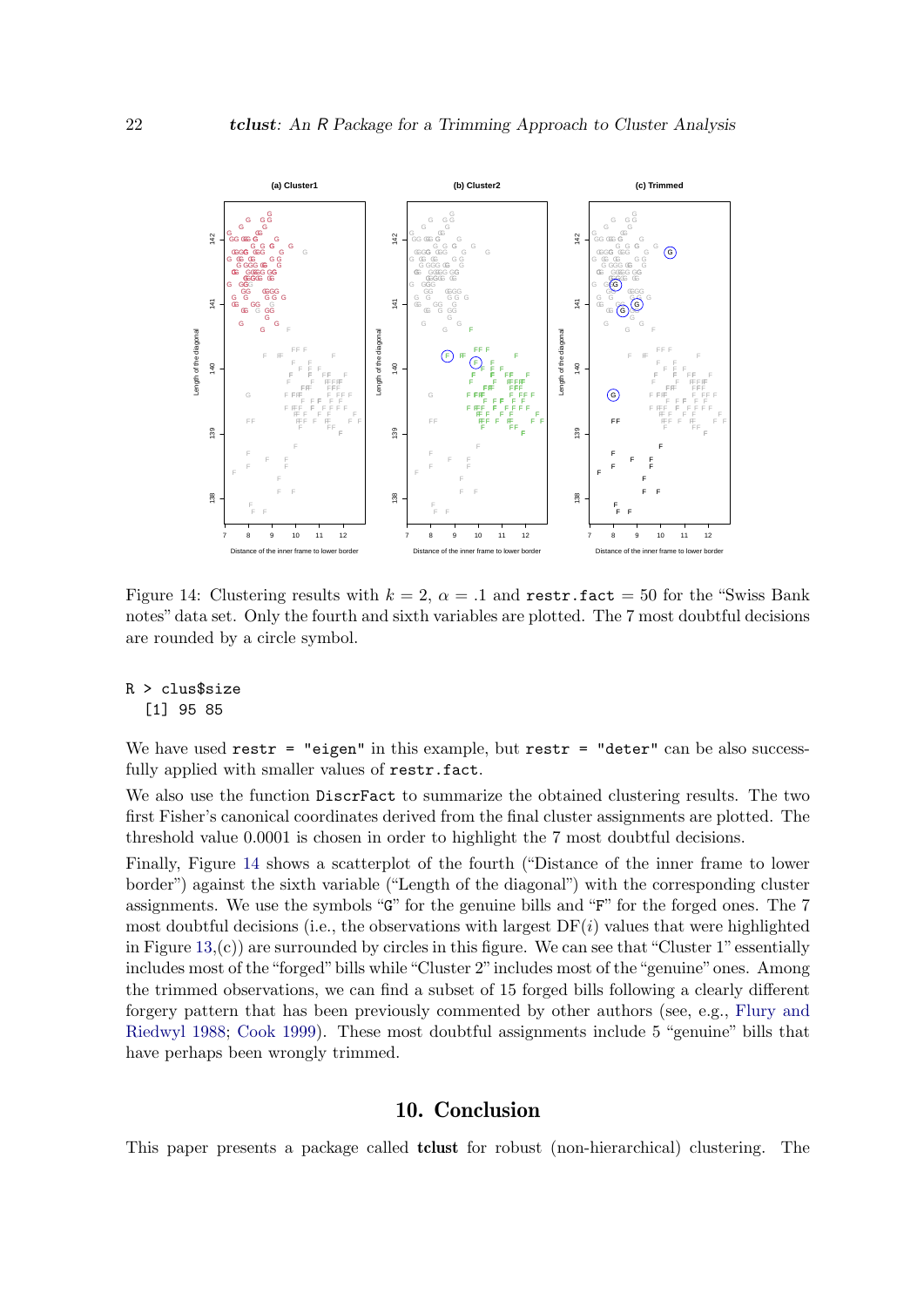implementation is flexible, so only the restrictions on the cluster scatters have to be changed in order to carry out different robust clustering algorithms. Robustness is achieved by trimming a specific proportion of observations which are identified as the "most outlying" ones.

Although this R-package implements robust clustering approaches which have already been described in the literature, some of these approaches have been extended to provide increased flexibility. The package also provides some graphical tools which on the one hand help to chose appropriate parameters (ctlcurves) and on the other hand help to estimate the adequacy of a particular clustering solution (DiscrFact).

Future work on this package focuses on implementing additional types of scatter restrictions, making the algorithm even more flexible, and on providing numerical tools for automatically choosing the number of clusters and the trimming proportion.

### Acknowledgements:

This research is partially supported by the Spanish Ministerio de Ciencia e Innovación, grant MTM2011-28657-C02-01. We would like to thank the reviewers and the editor whose comments and suggestions greatly helped in improving the content and the presentation of this paper.

### References

- <span id="page-22-2"></span>Banfield JD, Raftery AE (1993). "Model-Based Gaussian and non-Gaussian Clustering." Biometrics, 49(3), 803–821.
- <span id="page-22-6"></span>Bryant P (1991). "Large-Sample Results for Optimization-Based Clustering Methods." Journal of Classification,  $8(1)$ , 31–44.
- <span id="page-22-4"></span>Celeux G, Govaert G (1992). "A Classification EM Algorithm for Clustering and Two Stochastic Versions." Computational Statistics & Data Analysis,  $14(3)$ ,  $315-332$ .
- <span id="page-22-8"></span>Cook RD (1999). "Graphical Detection of Regression Outliers and Mixtures." In Proceedings of the International Statistical Institute 1999. ISI, Finland.
- <span id="page-22-0"></span>Cuesta-Albertos J, Gordaliza A, Matrán C (1997). "Trimmed k-Means: An Attempt to Robustify Quantizers." The Annals of Statistics, 25(2), 553–576.
- <span id="page-22-7"></span>Flury B, Riedwyl H (1988). Multivariate Statistics. A Practical Approach. Chapman and Hall, London.
- <span id="page-22-5"></span>Forgy E (1965). "Cluster Analysis of Multivariate Data: Efficiency vs Interpretability of Classifications." Biometrics, 21, 768–769.
- <span id="page-22-1"></span>Fraley C, Raftery A (2012). **mclust**: Model-Based Clustering / Normal Mixture Modeling. R package version 3.4.11, URL <http://CRAN.R-project.org/package=mclust>.
- <span id="page-22-3"></span>Fraley C, Raftery AE (1998). "How Many Clusters? Which Clustering Method? Answers Via Model-Based Cluster Analysis." The Computer Journal, 41(8), 578–588.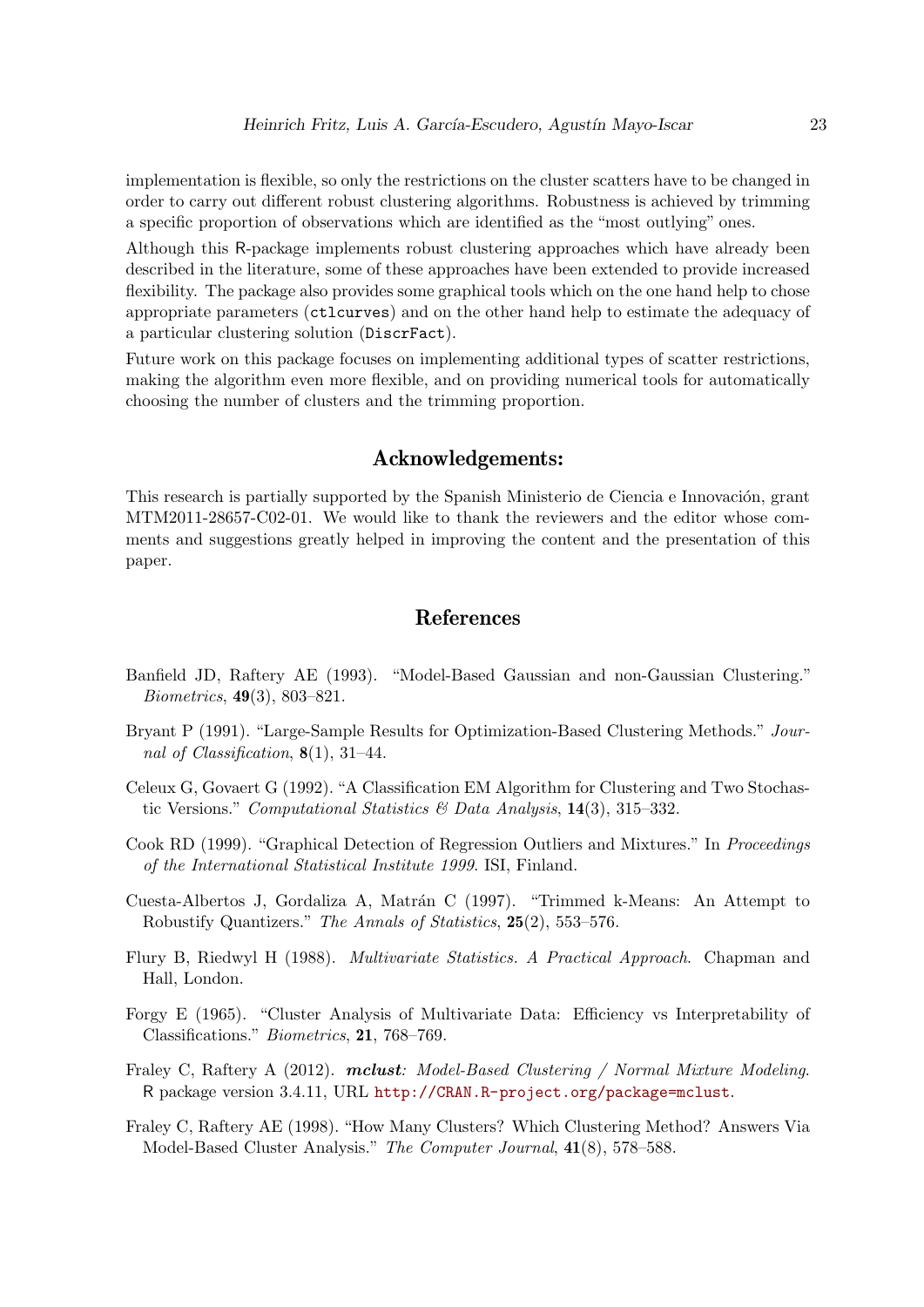- <span id="page-23-8"></span>Friedman H, Rubin J (1967). "On Some Invariant Criterion for Grouping Data." Journal of the American Statistical Association, 63(320), 1159–1178.
- <span id="page-23-12"></span>Fritz H, García-Escudero L, Mayo-Iscar A (2011). "A Fast Algorithm for Robust Constrained Clustering." Unpublished manuscript, URL [http://www.eio.uva.es/infor/personas/](http://www.eio.uva.es/infor/personas/tclust_algorithm.pdf) [tclust\\_algorithm.pdf](http://www.eio.uva.es/infor/personas/tclust_algorithm.pdf).
- <span id="page-23-0"></span>Fritz H, García-Escudero LA, Mayo-Iscar A (2012). "tclust: An R Package for a Trimming Approach to Cluster Analysis." Journal of Statistical Software,  $47(12)$ , 1–26. URL [http:](http://www.jstatsoft.org/v47/i12/) [//www.jstatsoft.org/v47/i12/](http://www.jstatsoft.org/v47/i12/).
- <span id="page-23-5"></span>Gallegos MT (2002). "Maximum Likelihood Clustering with Outliers." In K Jajuga, A Sokolowski, H Bock (eds.), Classification, Clustering and Data Analysis: Recent advances and applications, pp. 247–255. Springer-Verlag.
- <span id="page-23-6"></span>Gallegos MT, Ritter G (2005). "A Robust Method for Cluster Analysis." The Annals of Statistics, 33(1), 347–380.
- <span id="page-23-10"></span>Gallegos MT, Ritter G (2009). "Trimming Algorithms for Clustering Contaminated Grouped Data and their Robustness." Advances in Data Analysis and Classification, 3(2), 135–167.
- <span id="page-23-11"></span>Gallegos MT, Ritter G (2010). "Using Combinatorial Optimization in Model-based Trimmed Clustering with Cardinality Constraints." Computational Statistics  $\mathcal{B}$  Data Analysis, 54(3), 637–654.
- <span id="page-23-1"></span>García-Escudero LA, Gordaliza A (1999). "Robustness Properties of  $k$ -Means and Trimmed k-Means." Journal of the American Statistical Association, 94(447), 956–969.
- <span id="page-23-4"></span>García-Escudero LA, Gordaliza A, Matrán C (2003). "Trimming Tools in Exploratory Data Analysis." Journal of Computational and Graphical Statistics,  $12(2)$ , 434–449.
- <span id="page-23-7"></span>García-Escudero LA, Gordaliza A, Matrán C, Mayo-Iscar A (2008). "A General Trimming Approach to Robust Cluster Analysis." The Annals of Statistics, 36(3), 1324–1345.
- <span id="page-23-2"></span>García-Escudero LA, Gordaliza A, Matrán C, Mayo-Iscar A (2010). "A Review of Robust Clustering Methods." Advances in Data Analysis and Classification, 4(2-3), 89–109.
- <span id="page-23-14"></span>García-Escudero LA, Gordaliza A, Matrán C, Mayo-Iscar A (2011). "Exploring the Number of Groups in Robust Model-Based Clustering." Statistics and Computing, 21(4), 585–599.
- <span id="page-23-3"></span>Hardin J, Rocke DM (2004). "Outlier Detection in the Multiple Cluster Setting Using the Minimum Covariance Determinant Estimator." Computational Statistics & Data Analysis, 44(4), 625–638.
- <span id="page-23-9"></span>Hathaway RJ (1985). "A Constrained Formulation of Maximum Likelihood Estimation for Normal Mixture Distributions." The Annals of Statistics, 13(2), 795–800.
- <span id="page-23-13"></span>Hennig C (2004). "Breakdown Points for Maximum Likelihood-Estimators of Location-Scale Mixtures." The Annals of Statistics, 32(4), 1313–1340.
- <span id="page-23-15"></span>Hennig C (2010). **fpc**: Flexible Procedures for Clustering. R package version 2.0-3, URL <http://CRAN.R-project.org/package=fpc>.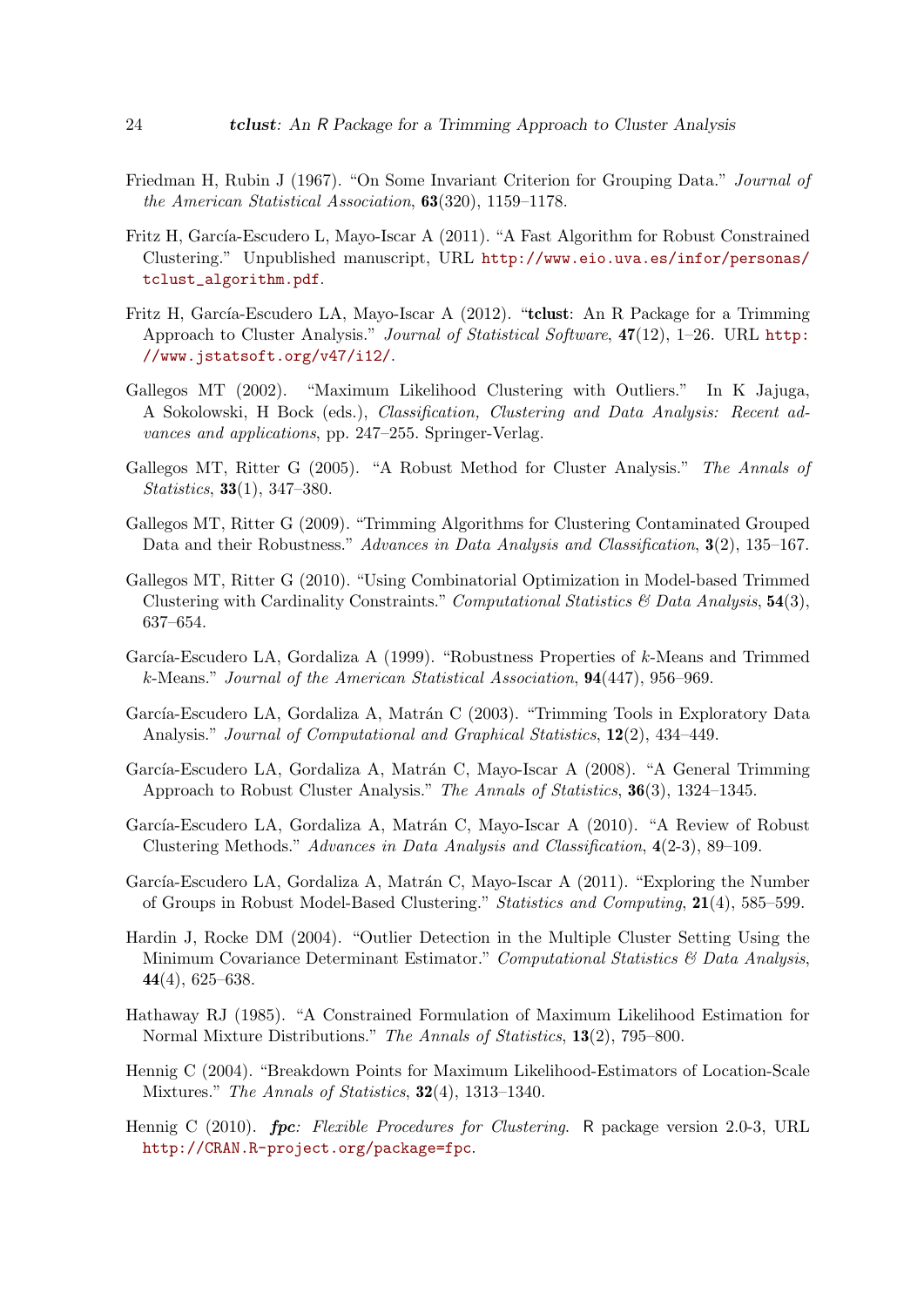- <span id="page-24-13"></span>Kaufman L, Rousseeuw PJ (1990). Finding Groups in Data: An Introduction to Cluster Analysis. John Wiley & Sons, New York.
- <span id="page-24-14"></span>Leisch F (2004). "**FlexMix**: A General Framework for Finite Mixture Models and Latent Class Regression in R." Journal of Statistical Software, 11(8), 1–18.
- <span id="page-24-9"></span>Maronna R, Jacovkis PM (1974). "Multivariate Clustering Procedures with Variable Metrics." Biometrics, 30(3), 499–505.
- <span id="page-24-4"></span>McLachlan G (1999). Unix (FORTRAN) Version of EMMIX, Version 1.3. Brisbane, Australia. URL <http://www.maths.uq.edu.au/~gjm/emmix/emmix.html>.
- <span id="page-24-5"></span>McLachlan G, Peel D (2000). Finite Mixture Models. John Wiley & Sons, New York.
- <span id="page-24-7"></span>Neykov N, Filzmoser P, Dimova R, Neytchev P (2007). "Robust Fitting of Mixtures Using the Trimmed Likelihood Estimator." Computational Statistics & Data Analysis,  $52(1)$ , 299–308.
- <span id="page-24-6"></span>Neytchev P, Filzmoser P, Patnaik R, Eisl A, Boubela R (2012). tlemix: Trimmed Maximum Likelihood Estimation. R package version 0.1, URL [http://CRAN.R-project.org/](http://CRAN.R-project.org/package=tlemix) [package=tlemix](http://CRAN.R-project.org/package=tlemix).
- <span id="page-24-2"></span>R Development Core Team (2010). R: A Language and Environment for Statistical Computing. R Foundation for Statistical Computing, Vienna, Austria. ISBN 3-900051-07-0, URL [http:](http://www.R-project.org/) [//www.R-project.org/](http://www.R-project.org/).
- <span id="page-24-0"></span>Rocke DM, Woodruff DL (2002). "Computational Connections Between Robust Multivariate Analysis and Clustering." In W Härdle, R B (eds.), COMPSTAT 2002 Proceedings in Computational Statistics, pp. 255–260.
- <span id="page-24-8"></span>Rousseeuw PJ (1985). "Multivariate Estimation with High Breakdown Point." In IV W Grossmann G Pflug, W Wertz (eds.), Mathematical Statistics and Applications, volume B, pp. 283–297. Reidel, Dordrecht.
- <span id="page-24-16"></span>Rousseeuw PJ (1987). "Silhouettes: A Graphical Aid to the Interpretation and Validation of Cluster Analysis." Journal of Computational and Applied Mathematics, 20(1), 53–65.
- <span id="page-24-3"></span>Rousseeuw PJ, Leroy AM (1987). Robust Regression and Outlier Detection. John Wiley & Sons, Inc., New York. ISBN 0-471-85233-3.
- <span id="page-24-11"></span>Rousseeuw PJ, Van Driessen K (1999). "A Fast Algorithm for the Minimum Covariance Determinant Estimator." Technometrics, 41, 212–223.
- <span id="page-24-10"></span>Schroeder A (1976). "Analyse d'un Mélange de Distributions de Probabilités de Même Type." Rev. Statist. Appl., 24, 39–62.
- <span id="page-24-12"></span>Steinhaus H (1956). "Sur la Division des Corp Materiels en Parties." Bull. Acad. Polon. Sci., 1, 801–804.
- <span id="page-24-15"></span>Van Aelst S, Wang X, Zamar RH, Zhu R (2006). "Linear Grouping Using Orthogonal Regression." Computational Statistics & Data Analysis,  $50(5)$ , 1287-1312.
- <span id="page-24-1"></span>Woodruff D, Reiners T (2004). "Experiments with, and on, Algorithms for Maximum Likelihood Clustering." Computational Statistics & Data Analysis,  $47(2)$ , 237–253.